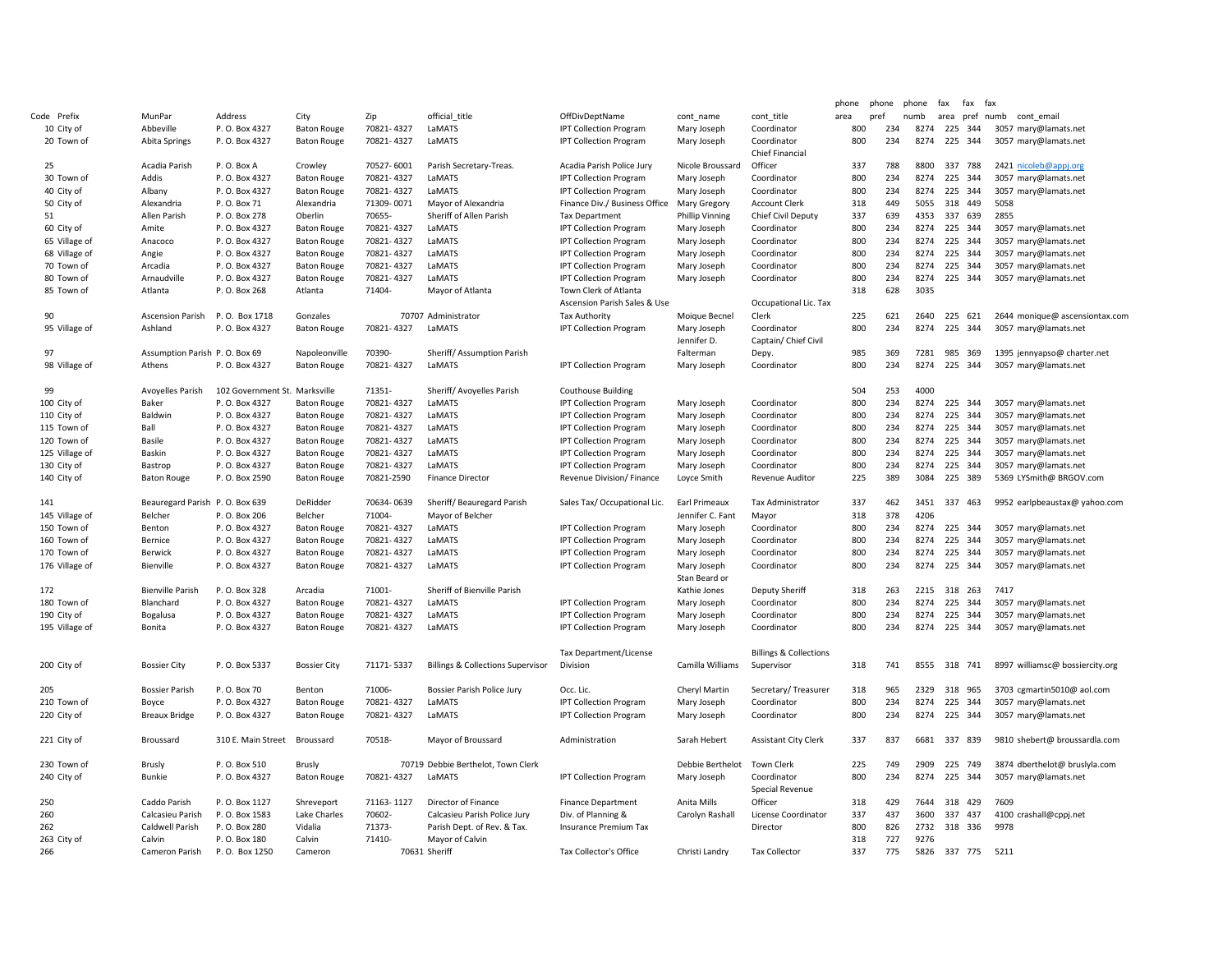| 270 Town of                   | Campti                           | P.O. Box 4327                 | <b>Baton Rouge</b>   | 70821-4327 | LaMATS                                | <b>IPT Collection Program</b>            | Mary Joseph          | Coordinator                | 800 | 234 | 8274 | 225 344      | 3057 mary@lamats.net                    |
|-------------------------------|----------------------------------|-------------------------------|----------------------|------------|---------------------------------------|------------------------------------------|----------------------|----------------------------|-----|-----|------|--------------|-----------------------------------------|
| 271 Village of                | Cankton                          | P.O. Box 4327                 | <b>Baton Rouge</b>   | 70821-4327 | LaMATS                                | <b>IPT Collection Program</b>            | Mary Joseph          | Coordinator                | 800 | 234 | 8274 | 225 344      | 3057 mary@lamats.net                    |
| 272 City of                   | Carencro                         | P. O. Box 4327                | <b>Baton Rouge</b>   | 70821-4327 | LaMATS                                | <b>IPT Collection Program</b>            | Mary Joseph          | Coordinator                | 800 | 234 | 8274 | 225 344      | 3057 mary@lamats.net                    |
| 274 Village of                | Castor                           | P.O. Box 4327                 | <b>Baton Rouge</b>   | 70821-4327 | LaMATS                                | <b>IPT Collection Program</b>            | Mary Joseph          | Coordinator                | 800 | 234 | 8274 | 225 344      | 3057 mary@lamats.net                    |
|                               |                                  |                               |                      |            |                                       | Parish Department of                     |                      |                            |     |     |      |              |                                         |
| 275                           | Catahoula Parish                 | P. O. Box 250                 | Vidalia              |            | 71373 Director                        | Revenue & Taxation                       | Jon Betts            | <b>Tax Collector</b>       | 800 | 826 |      | 2732 318 336 | 9978 jbetts@cpsbla.us                   |
| 276 City of                   | Central                          | P.O. Box 4327                 | <b>Baton Rouge</b>   | 70821-4327 | LaMATS                                | <b>IPT Collection Program</b>            | Mary Joseph          | Coordinator                | 800 | 234 | 8274 | 225<br>344   | 3057 mary@lamats.net                    |
| 277 Village of                | Chataignier                      | P.O. Box 70                   | Chataignier          | 70524-     | Mayor of Chataignier                  |                                          | Wilbur J. Rozas      | Village Clerk              | 337 | 885 | 2122 |              |                                         |
| 280 City of                   | Chatham                          | P.O. Box 4327                 | <b>Baton Rouge</b>   | 70821-4327 | LaMATS                                | <b>IPT Collection Program</b>            | Mary Joseph          | Coordinator                | 800 | 234 |      | 8274 225 344 | 3057 mary@lamats.net                    |
| 281 Town of                   | Cheneyville                      | P. O. Box 4327                | <b>Baton Rouge</b>   | 70821-4327 | LaMATS                                | <b>IPT Collection Program</b>            | Mary Joseph          | Coordinator                | 800 | 234 |      | 8274 225 344 | 3057 mary@lamats.net                    |
| 284 Village of                | Choudrant                        | <b>Box 288</b>                | Choudrant            | 71227-     | Mayor of Choudrant                    |                                          | Ann Ambrose          | Clerk                      | 318 | 768 |      | 4111 318 768 | 4111                                    |
| 290 Town of                   | Church Point                     | P. O. Box 4327                | <b>Baton Rouge</b>   | 70821-4327 | LaMATS                                | <b>IPT Collection Program</b>            | Mary Joseph          | Coordinator                | 800 | 234 | 8274 | 225 344      | 3057 mary@lamats.net                    |
|                               |                                  | 613 East Main                 |                      |            | Claiborne Parish Sheriff Ken          | Claiborne Parish Sheriff's               |                      |                            |     |     |      |              |                                         |
| 300                           | Claiborne Parish                 | Street                        | Homer                |            | 71040 Bailey                          | Office Tax/Civil Department              | Daniela Polk         | Civil Deputy               | 318 | 927 |      | 2011 318 927 | 9819 daniela.polk@ claibornesheriff.org |
| 305 Village of                | Clarence                         | P.O. Box 309                  | Clarence             | 71414-     | Mayor of Clarence                     |                                          | <b>Beatriz Smith</b> | Village Clerk              | 318 | 357 | 440  |              |                                         |
| 307 Village of                | Clarks                           | P.O. Box 4327                 | <b>Baton Rouge</b>   | 70821-4327 | LaMATS                                | <b>IPT Collection Program</b>            | Mary Joseph          | Coordinator                | 800 | 234 |      | 8274 225 344 | 3057 mary@lamats.net                    |
| 310 Town of                   | Clinton                          | P.O. Box 4327                 | <b>Baton Rouge</b>   | 70821-4327 | LaMATS                                | <b>IPT Collection Program</b>            | Mary Joseph          | Coordinator                | 800 | 234 | 8274 | 225<br>344   | 3057 mary@lamats.net                    |
| 320 Town of                   | Colfax                           | P.O. Box 310                  | Colfax               | 71417-     | Mayor of Colfax                       |                                          | Donna Tyler          | <b>Town Clerk</b>          | 318 | 627 |      | 3711 318 627 | 3821                                    |
|                               |                                  |                               |                      |            |                                       |                                          |                      | Asst. Clerk & Tax          |     |     |      |              |                                         |
| 330 Town of                   | Columbia                         | P. O. Box 10                  | Columbia             | 71418-     | Mayor of Columbia                     |                                          | Charlene Alger       | Collector                  | 318 | 649 |      | 6174 318 649 | 758 alger@bayou.com                     |
| 340 Village of                | Collinston                       | P. O. Box 4327                | <b>Baton Rouge</b>   | 70821-4327 | LaMATS                                | <b>IPT Collection Program</b>            | Mary Joseph          | Coordinator                | 800 | 234 | 8274 | 225 344      | 3057 mary@lamats.net                    |
|                               |                                  |                               |                      |            |                                       | <b>Insurance Premium Tax</b>             |                      |                            |     |     |      |              |                                         |
| 343                           | Concordia Parish                 | P. O. Box 160                 | Vidalia              | 71373-     |                                       | Division                                 |                      | Director                   | 800 | 826 |      | 2732 318 336 | 9978                                    |
|                               |                                  |                               |                      | 70821-4327 | Parish Dept. of Rev. & Tax.<br>LaMATS |                                          |                      |                            | 800 | 234 | 8274 | 225 344      |                                         |
| 345 Village of                | Converse                         | P.O. Box 4327                 | <b>Baton Rouge</b>   |            |                                       | <b>IPT Collection Program</b>            | Mary Joseph          | Coordinator                | 800 | 234 |      |              | 3057 mary@lamats.net                    |
| 350 Town of                   | Cottonport                       | P. O. Box 4327                | <b>Baton Rouge</b>   | 70821-4327 | LaMATS                                | IPT Collection Program                   | Mary Joseph          | Coordinator                |     |     | 4283 | 8274 225 344 | 3057 mary@lamats.net                    |
| 351 Town of                   | <b>Cotton Valley</b>             | P.O. Box 415                  | <b>Cotton Valley</b> | 71018-     | Mayor of Cotton Valley                |                                          |                      |                            | 318 | 832 |      |              |                                         |
| 360 Town of                   | Coushatta                        | P.O. Box 4327                 | <b>Baton Rouge</b>   | 70821-4327 | LaMATS                                | <b>IPT Collection Program</b>            | Mary Joseph          | Coordinator                | 800 | 234 | 8274 | 225 344      | 3057 mary@lamats.net                    |
| 370 City of                   | Covington                        | P.O. Box 4327                 | <b>Baton Rouge</b>   | 70821-4327 | LaMATS                                | <b>IPT Collection Program</b>            | Mary Joseph          | Coordinator                | 800 | 234 | 8274 | 225 344      | 3057 mary@lamats.net                    |
| 375 Village of                | Creola                           | P.O. Box 4327                 | <b>Baton Rouge</b>   | 70821-4327 | LaMATS                                | <b>IPT Collection Program</b>            | Mary Joseph          | Coordinator                | 800 | 234 | 8274 | 225 344      | 3057 mary@lamats.net                    |
| 380 City of                   | Crowley                          | P.O. Box 4327                 | <b>Baton Rouge</b>   | 70821-4327 | LaMATS                                | <b>IPT Collection Program</b>            | Mary Joseph          | Coordinator                | 800 | 234 | 8274 | 225 344      | 3057 mary@lamats.net                    |
| 390 Town of                   | Cullen                           | P.O. Box 4327                 | <b>Baton Rouge</b>   | 70821-4327 | LaMATS                                | <b>IPT Collection Program</b>            | Mary Joseph          | Coordinator                | 800 | 234 | 8274 | 225 344      | 3057 mary@lamats.net                    |
| 400 Town of                   | Delcambre                        | P.O. Box 4327                 | <b>Baton Rouge</b>   | 70821-4327 | LaMATS                                | <b>IPT Collection Program</b>            | Mary Joseph          | Coordinator                | 800 | 234 | 8274 | 225<br>344   | 3057 mary@lamats.net                    |
| 410 Town of                   | Delhi                            | P.O. Box 4327                 | <b>Baton Rouge</b>   | 70821-4327 | LaMATS                                | <b>IPT Collection Program</b>            | Mary Joseph          | Coordinator                | 800 | 234 | 8274 | 225 344      | 3057 mary@lamats.net                    |
| 420 City of                   | Denham Springs                   | P. O. Box 4327                | <b>Baton Rouge</b>   | 70821-4327 | LaMATS                                | <b>IPT Collection Program</b>            | Mary Joseph          | Coordinator                | 800 | 234 | 8274 | 225 344      | 3057 mary@lamats.net                    |
| 430 City of                   | DeQuincy                         | P.O. Box 4327                 | <b>Baton Rouge</b>   | 70821-4327 | LaMATS                                | <b>IPT Collection Program</b>            | Mary Joseph          | Coordinator                | 800 | 234 | 8274 | 225 344      | 3057 mary@lamats.net                    |
| 440 City of                   | DeRidder                         | P.O. Box 639                  | DeRidder             | 70634-0639 | Sheriff of DeRidder                   | Beauregard Par. Sheriff/Occ.             | Earl Primeaux        | Tax Administrator          | 337 | 462 | 3451 | 337 463      | 9952 earlpbeaustax@ yahoo.com           |
| 442                           | DeSoto Parish                    | 101 Franklin Street Mansfield |                      | 71052-     | Desoto Parish Police Jury             | Occupational Licensing Dept.             | Jennifer Woods       | <b>Accounting Clerk II</b> | 318 | 872 | 738  | 318 872      | 5343 jwoods@desotoppJ.com               |
| 444 Village of                | Dixie Inn                        | P.O. Box 4327                 | <b>Baton Rouge</b>   | 70821-4327 | LaMATS                                | <b>IPT Collection Program</b>            | Mary Joseph          | Coordinator                | 800 | 234 | 8274 | 225 344      | 3057 mary@lamats.net                    |
| 448 Village of                | Dodson                           | P. O. Box 4327                | <b>Baton Rouge</b>   | 70821-4327 | LaMATS                                | <b>IPT Collection Program</b>            | Mary Joseph          | Coordinator                | 800 | 234 | 8274 | 225 344      | 3057 mary@lamats.net                    |
| 450 City of                   | Donaldsonville                   | P.O. Box 470                  | Donaldsonville       | 70346-     | Mayor of Donaldsonville               |                                          | Harold Capello       | Mayor                      | 225 | 473 | 4247 | 225 473      | 630                                     |
| 455 Village of                | Doyline                          | P.O. Box 4327                 | <b>Baton Rouge</b>   | 70821-4327 | LaMATS                                | <b>IPT Collection Program</b>            | Mary Joseph          | Coordinator                | 800 | 234 | 8274 | 225<br>344   | 3057 mary@lamats.net                    |
|                               |                                  | P. O. Box 268                 |                      |            |                                       |                                          |                      |                            | 318 | 899 |      | 5341 318 899 |                                         |
| 460 Village of<br>462 Town of | Dry Prong / Grant<br>Dubach      | P. O. Box 4327                | Dry Prong            | 70821-4327 | 71423 Mayor of Dry Prong<br>LaMATS    | Office of the Mayor                      | Billy M. Walker      | Mayor<br>Coordinator       | 800 | 234 | 8274 | 225 344      | 7588                                    |
|                               |                                  |                               | <b>Baton Rouge</b>   | 70821-4327 | LaMATS                                | <b>IPT Collection Program</b>            | Mary Joseph          |                            | 800 | 234 | 8274 | 225 344      | 3057 mary@lamats.net                    |
| 464 Village of                | Dubberly                         | P. O. Box 4327                | <b>Baton Rouge</b>   | 70821-4327 |                                       | <b>IPT Collection Program</b>            | Mary Joseph          | Coordinator                | 800 | 234 | 8274 | 225 344      | 3057 mary@lamats.net                    |
| 465 Town of                   | Duson                            | P.O. Box 4327                 | <b>Baton Rouge</b>   |            | LaMATS                                | <b>IPT Collection Program</b>            | Mary Joseph          | Coordinator                |     |     |      |              | 3057 mary@lamats.net                    |
| 470                           | East Baton Rouge<br>Parish       | P.O. Box 2590                 | <b>Baton Rouge</b>   | 70821-2590 | <b>Finance Director</b>               | Revenue Div./ Finance Dept. Loyce Young  |                      | Revenue Auditor            | 225 | 389 |      | 3278 225 389 | 8704                                    |
| 471                           | East Carroll Parish P.O. Box 130 |                               | Vidalia              | 71373-     | Parish Dept. of Rev. & Tax.           | <b>Insurance Premium Tax</b><br>Division |                      | Director                   | 800 | 826 |      | 2732 318 336 | 9978                                    |
|                               | East Feliciana                   |                               |                      |            |                                       | E. Feliciana Par. Sheriff's              |                      |                            |     |     |      |              |                                         |
| 472                           | Parish                           | P. O. Box 207                 | Clinton              | 70722-     | Sheriff/ E. Feliciana Parish          | Office                                   | S. Clayton           | Deputy                     | 225 | 683 |      | 8572 225 683 | 8823                                    |
| 473 Village of                | East Hodge                       | P.O. Drawer 10                | East Hodge           | 71247-     | Mayor of East Hodge                   |                                          | Harry Mims           | Mayor                      | 318 | 259 | 9127 | 318 259      | 9127                                    |
| 475 Village of                | Edgefield                        | P.O. Box 397                  | Coushatta            | 71019-0397 | Mayor of Edgefield                    |                                          | <b>Bobby Gahagan</b> | Clerk                      | 318 | 932 | 5870 |              |                                         |
| 477 Town of                   | Elizabeth                        | P.O. Box 4327                 | <b>Baton Rouge</b>   | 70821-4327 | LaMATS                                | <b>IPT Collection Program</b>            | Mary Joseph          | Coordinator                | 800 | 234 | 8274 | 225 344      | 3057 mary@lamats.net                    |
| 480 City of                   | Elton                            | P.O. Box 4327                 | <b>Baton Rouge</b>   | 70821-4327 | LaMATS                                | <b>IPT Collection Program</b>            | Mary Joseph          | Coordinator                | 800 | 234 | 8274 | 225<br>344   | 3057 mary@lamats.net                    |
| 485 City of                   | Epps                             | P.O. Box 4327                 | <b>Baton Rouge</b>   | 70821-4327 | LaMATS                                | <b>IPT Collection Program</b>            | Mary Joseph          | Coordinator                | 800 | 234 |      | 8274 225 344 | 3057 mary@lamats.net                    |
| 490 Town of                   | Erath                            | 115 W. Edwards St. Erath      |                      |            | 70533 Town Clerk                      |                                          | Raquel Harris        | <b>Town Clerk</b>          | 337 | 937 |      | 8401 337 937 | 5932                                    |
| 493 Town of                   | Eros                             | P.O. Box 4327                 | <b>Baton Rouge</b>   | 70821-4327 | LaMATS                                | <b>IPT Collection Program</b>            | Mary Joseph          | Coordinator                | 800 | 234 |      | 8274 225 344 | 3057 mary@lamats.net                    |
| 500 Village of                | Estherwood                       | P. O. Box 167                 | Estherwood           | 70534-0167 | Mayor of Estherwood                   | <b>Tax Collector</b>                     | Sandy S. Sarver      | Village Clerk              | 337 | 783 | 464  | 337 783      | 596                                     |
|                               |                                  |                               |                      |            |                                       |                                          |                      |                            |     |     |      |              |                                         |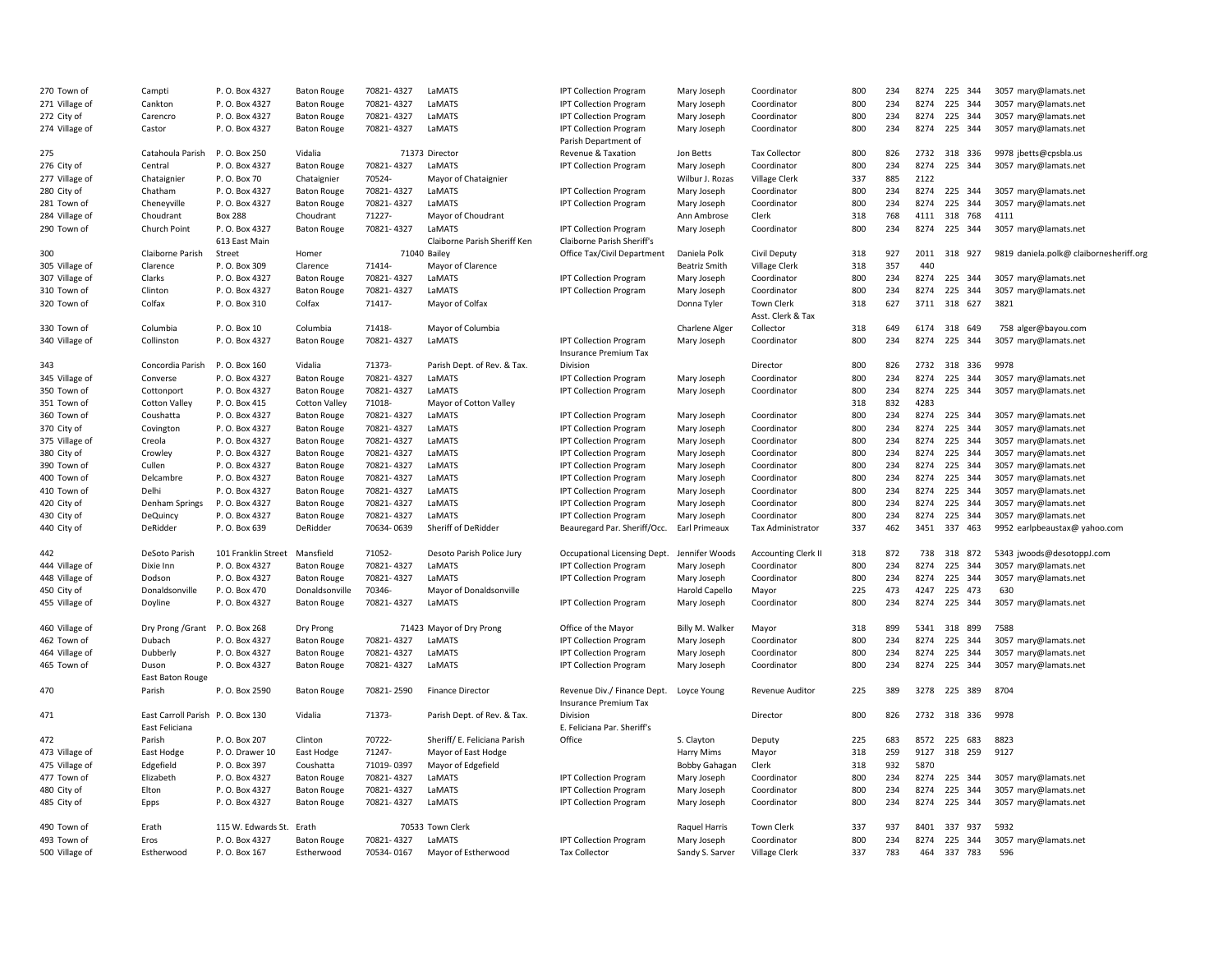| 510 City of                   | Eunice                          | P. O. Box 4327                     | <b>Baton Rouge</b>               | 70821-4327 | LaMATS                               | <b>IPT Collection Program</b>                               | Mary Joseph                  | Coordinator                | 800        | 234        |              | 8274 225 344       | 3057 mary@lamats.net                  |
|-------------------------------|---------------------------------|------------------------------------|----------------------------------|------------|--------------------------------------|-------------------------------------------------------------|------------------------------|----------------------------|------------|------------|--------------|--------------------|---------------------------------------|
|                               |                                 | 200 Court St., Ste.                |                                  |            |                                      |                                                             |                              |                            |            |            |              |                    |                                       |
| 520                           | <b>Evangeline Parish</b>        | 207                                | Ville Platte                     | 70586-     | Evangeline Parish Police Jury        | License/ Tax Division                                       | Debra Faught                 | License Secretary          | 337        | 363        | 5651         | 337 363            | 5652                                  |
| 521 Town of                   | Evergreen                       | P.O. Box 85                        | Evergreen                        | 71333-     | Mayor of Evergreen                   |                                                             |                              |                            | 318        | 346        | 7668         |                    |                                       |
| 530 Town of                   | Farmerville                     | P. O. Box 4327                     | <b>Baton Rouge</b>               | 70821-4327 | LaMATS                               | <b>IPT Collection Program</b>                               | Mary Joseph                  | Coordinator                | 800        | 234        | 8274         | 225 344            | 3057 mary@lamats.net                  |
| 540 Village of                | Fenton                          | P. O. Box 4327                     | <b>Baton Rouge</b>               | 70821-4327 | LaMATS                               | <b>IPT Collection Program</b>                               | Mary Joseph                  | Coordinator                | 800        | 234        | 8274         | 225<br>344         | 3057 mary@lamats.net                  |
| 550 City of                   | Ferriday                        | P. O. Box 160                      | Vidalia                          | 71373-     | Parish Dept. of Rev. & Tax.          | <b>Insurance Premium Tax</b>                                |                              | Director                   | 800        | 826        | 2732         | 318 336            | 9978                                  |
| 555 Village of                | Fisher                          | P. O. Box 7                        | Fisher                           | 71426-     | Mayor of Fisher                      |                                                             | <b>Mary Simmons</b>          | Village Clerk              | 318        | 256        | 2001         | 256                | 2001 VillageofFisher@ hotmail.com     |
| 560 City of                   | Florien                         | P.O. Box 4327                      | <b>Baton Rouge</b>               | 70821-4327 | LaMATS                               | <b>IPT Collection Program</b>                               | Mary Joseph                  | Coordinator                | 800<br>800 | 234        | 8274<br>8274 | 225 344<br>225     | 3057 mary@lamats.net                  |
| 564 Village of                | Folsom                          | P. O. Box 4327                     | <b>Baton Rouge</b>               | 70821-4327 | LaMATS                               | IPT Collection Program                                      | Mary Joseph                  | Coordinator                |            | 234        |              | 344                | 3057 mary@lamats.net                  |
| 567 Town of                   | Fordoche                        | P. O. Box 4327                     | <b>Baton Rouge</b>               | 70821-4327 | LaMATS                               | <b>IPT Collection Program</b>                               | Mary Joseph                  | Coordinator                | 800        | 234        | 8274         | 225<br>344         | 3057 mary@lamats.net                  |
| 568 Village of                | Forest                          | P. O. Box 4327                     | <b>Baton Rouge</b>               | 70821-4327 | LaMATS                               | <b>IPT Collection Program</b>                               | Mary Joseph                  | Coordinator                | 800        | 234        | 8274         | 225<br>344         | 3057 mary@lamats.net                  |
| 570 Village of                | <b>Forest Hill</b>              | P. O. Box 4327                     | <b>Baton Rouge</b>               | 70821-4327 | LaMATS                               | <b>IPT Collection Program</b>                               | Mary Joseph                  | Coordinator                | 800        | 234        | 8274         | 225<br>344         | 3057 mary@lamats.net                  |
| 580 City of                   | Franklin                        | P. O. Box 4327                     | <b>Baton Rouge</b>               | 70821-4327 | LaMATS                               | <b>IPT Collection Program</b>                               | Mary Joseph                  | Coordinator                | 800        | 234        | 8274         | 225 344            | 3057 mary@lamats.net                  |
|                               | Franklin Parish                 |                                    |                                  | 71295-     |                                      |                                                             | Adriane                      |                            | 318        |            | 4505         |                    |                                       |
| 581<br>584 Town of            | Franklinton                     | 6556 Main Street<br>P. O. Box 4327 | Winnsboro                        | 70821-4327 | Sheriff/Franklin Parish<br>LaMATS    | Franklin Parish Sheriff's Office Underwood                  |                              | Coordinator                | 800        | 435<br>234 | 8274         | 318 435<br>225 344 | 5810                                  |
|                               |                                 |                                    | <b>Baton Rouge</b>               |            |                                      | <b>IPT Collection Program</b>                               | Mary Joseph                  |                            |            |            |              |                    | 3057 mary@lamats.net                  |
| 586 City of                   | French Settlement P.O. Box 4327 |                                    | <b>Baton Rouge</b>               | 70821-4327 | LaMATS                               | <b>IPT Collection Program</b>                               | Mary Joseph                  | Coordinator                | 800        | 234        | 8274         | 225 344            | 3057 mary@lamats.net                  |
| 590 Town of                   | Georgetown                      | P. O. Box 4327                     | <b>Baton Rouge</b>               | 70821-4327 | LaMATS                               | <b>IPT Collection Program</b>                               | Mary Joseph                  | Coordinator                | 800        | 234        | 8274         | 225<br>344         | 3057 mary@lamats.net                  |
| 600 Town of                   | Gibsland                        | P. O. Box 4327                     | <b>Baton Rouge</b>               | 70821-4327 | LaMATS                               | <b>IPT Collection Program</b>                               | Mary Joseph                  | Coordinator                | 800        | 234        | 8274         | 225 344            | 3057 mary@lamats.net                  |
| 610 Village of                | Gilbert                         | P. O. Box 4327                     | <b>Baton Rouge</b>               | 70821-4327 | LaMATS                               | <b>IPT Collection Program</b>                               | Mary Joseph                  | Coordinator                | 800        | 234        | 8274         | 225 344            | 3057 mary@lamats.net                  |
| 615 Village of                | Gilliam                         | P. O. Box 129                      | Gilliam                          | 71029-     | Mayor of Gilliam                     |                                                             | Daliah Godfrey               | <b>Village Clerk</b>       | 318        | 375        | 3508         |                    |                                       |
| 620 Town of                   | Glenmora                        | P. O. Box 4327                     | <b>Baton Rouge</b>               | 70821-4327 | LaMATS                               | <b>IPT Collection Program</b>                               | Mary Joseph                  | Coordinator                | 800        | 234        | 8274         | 225 344            | 3057 mary@lamats.net                  |
| 630 Town of                   | Golden Meadow                   | P. O. Box 4327                     | <b>Baton Rouge</b>               | 70821-4327 | LaMATS                               | <b>IPT Collection Program</b>                               | Mary Joseph                  | Coordinator                | 800        | 234        | 8274         | 225 344            | 3057 mary@lamats.net                  |
| 635 City of                   | Goldonna                        | P. O. Box 4327                     | <b>Baton Rouge</b>               | 70821-4327 | LaMATS                               | <b>IPT Collection Program</b>                               | Mary Joseph                  | Coordinator                | 800        | 234        | 8274         | 225<br>344         | 3057 mary@lamats.net                  |
| 640 City of                   | Gonzales                        | P. O. Box 4327                     | <b>Baton Rouge</b>               | 70821-4327 | LaMATS                               | <b>IPT Collection Program</b>                               | Mary Joseph                  | Coordinator                | 800        | 234        | 8274         | 225<br>344         | 3057 mary@lamats.net                  |
| 650 City of                   | Grambling                       | P. O. Box 4327                     | <b>Baton Rouge</b>               | 70821-4327 | LaMATS                               | <b>IPT Collection Program</b>                               | Mary Joseph                  | Coordinator                | 800        | 234        | 8274         | 225<br>344         | 3057 mary@lamats.net                  |
| 660 Town of                   | Gramercy                        | P. O. Box 4327                     | <b>Baton Rouge</b>               | 70821-4327 | LaMATS                               | <b>IPT Collection Program</b>                               | Mary Joseph                  | Coordinator                | 800        | 234        | 8274         | 225<br>344         | 3057 mary@lamats.net                  |
| 665 Village of                | <b>Grand Cane</b>               | P. O. Box 4327                     | <b>Baton Rouge</b>               | 70821-4327 | LaMATS                               | <b>IPT Collection Program</b>                               | Mary Joseph                  | Coordinator                | 800        | 234        | 8274         | 225 344            | 3057 mary@lamats.net                  |
| 670 City of                   | <b>Grand Coteau</b>             | P.O. Box 4327                      | <b>Baton Rouge</b>               | 70821-4327 | LaMATS                               | <b>IPT Collection Program</b>                               | Mary Joseph                  | Coordinator                | 800        | 234        | 8274         | 225<br>344         | 3057 mary@lamats.net                  |
| 680 Town of                   | Grand Isle                      | P. O. Box 4327                     | <b>Baton Rouge</b>               | 70821-4327 | LaMATS                               | <b>IPT Collection Program</b>                               | Mary Joseph                  | Coordinator                | 800        | 234        | 8274         | 225<br>344         | 3057 mary@lamats.net                  |
| 685                           | <b>Grant Parish</b>             | 200 Main Street                    | Colfax                           | 71417-     | Sheriff                              | Grant Parish Police Jury                                    | Randall K. Briggs            | Parish Administrator       | 318        | 627        | 3157         | 318 487            | 5755 rbriggs@cricket.net              |
| 690 Village of                | Grayson                         | P. O. Box 4327                     | <b>Baton Rouge</b>               | 70821-4327 | LaMATS                               | <b>IPT Collection Program</b>                               |                              | Coordinator                | 800        | 234        | 8274         | 225 344            | 3057 mary@lamats.net                  |
| 700 Town of                   |                                 | P.O. Box 160                       |                                  | 70441-     |                                      | <b>Tax Collector</b>                                        | Mary Joseph<br>Charles Dixon | Town Clerk                 | 225        | 222        | 4312         |                    |                                       |
| 705 Town of                   | Greensburg<br>Greenwood         | P. O. Box 4327                     | Greensburg<br><b>Baton Rouge</b> | 70821-4327 | Mayor of Greensburg<br>LaMATS        | <b>IPT Collection Program</b>                               | Mary Joseph                  | Coordinator                | 800        | 234        | 8274         | 225 344            | 3057 mary@lamats.net                  |
|                               |                                 |                                    |                                  | 70821-4327 | LaMATS                               |                                                             |                              |                            | 800        | 234        | 8274         | 225<br>344         |                                       |
| 710 City of                   | Gretna                          | P. O. Box 4327                     | <b>Baton Rouge</b>               | 70821-4327 | LaMATS                               | <b>IPT Collection Program</b>                               | Mary Joseph                  | Coordinator<br>Coordinator | 800        | 234        | 8274         | 225<br>344         | 3057 mary@lamats.net                  |
| 720 City of                   | Grosse Tete                     | P. O. Box 4327<br>P. O. Box 4327   | <b>Baton Rouge</b>               | 70821-4327 | LaMATS                               | <b>IPT Collection Program</b>                               | Mary Joseph                  |                            | 800        | 234        | 8274         | 225 344            | 3057 mary@lamats.net                  |
| 730 Town of<br>731 Village of | Gueydan                         | P. O. Box 4327                     | <b>Baton Rouge</b>               | 70821-4327 | LaMATS                               | <b>IPT Collection Program</b>                               | Mary Joseph                  | Coordinator                | 800        | 234        | 8274         | 225<br>344         | 3057 mary@lamats.net                  |
|                               | <b>Hall Summit</b>              |                                    | <b>Baton Rouge</b>               | 70404-     |                                      | <b>IPT Collection Program</b>                               | Mary Joseph                  | Coordinator                | 985        | 277        | 5616         | 985 542            | 3057 mary@lamats.net                  |
| 740 City of                   | Hammond                         | P.O. Box 2788<br>6437 Jefferson    | Hammond                          |            | Mayor of Hammond                     | <b>Tax Department</b>                                       | Jinnie Wilson                | Revenue Supervisor         |            |            | 6383         |                    | 3429 Wilson_jt@ hammond.org           |
| 750 City of                   | Harahan                         | Hwy.                               | Harahan                          |            | 70123 Margaret Broussard, City Clerk |                                                             | Nicole Sanders               | License Clerk              | 504        | 737 X10    |              | 504 737            | 6384 nicole.sanders@ ci.harahan.la.u: |
|                               |                                 |                                    |                                  |            |                                      | Parish Department of                                        |                              |                            |            |            |              |                    |                                       |
| 760 Village of                | Harrisonburg                    | P. O. Box 250                      | Vidalia                          |            | 71373 Director                       | Revenue & Taxation                                          | Jon Betts                    | <b>Tax Collector</b>       | 800        | 826        | 2732         | 318 336            | 9978 jbetts@cpsbla.us                 |
| 765 Town of                   | Haughton                        | P. O. Box 4327                     | <b>Baton Rouge</b>               | 70821-4327 | LaMATS                               | IPT Collection Program                                      | Mary Joseph                  | Coordinator                | 800        | 234        | 8274         | 225<br>344         | 3057 mary@lamats.net                  |
| 770 Town of                   | Haynesville                     | P. O. Box 4327                     | <b>Baton Rouge</b>               | 70821-4327 | LaMATS                               | <b>IPT Collection Program</b>                               | Mary Joseph                  | Coordinator                | 800        | 234        | 8274         | 225<br>344         | 3057 mary@lamats.net                  |
| 780 Village of                | Heflin                          | P. O. Box 4327                     | <b>Baton Rouge</b>               | 70821-4327 | LaMATS                               | <b>IPT Collection Program</b>                               | Mary Joseph                  | Coordinator                | 800        | 234        | 8274         | 225<br>344         | 3057 mary@lamats.net                  |
|                               |                                 | P.O. Box 595,                      |                                  |            |                                      |                                                             |                              |                            |            |            |              |                    |                                       |
| 785 Town of                   | Henderson                       | <b>Henderson Station</b>           | <b>Breaux Bridge</b>             | 70517-     | Mayor of Henderson                   | Office of the Mayor                                         | Monique Leblanc              | Town Clerk                 | 337        | 228        | 7109         | 337<br>228         | 7115                                  |
| 790 Village of                | Hessmer                         | P. O. Box 125                      | Hessmer                          | 71341-     | Mayor of Hessmer                     | <b>Tax Department</b>                                       | Eugina Dronin                | <b>City Clerk</b>          | 318        | 563        | 4511         | 318<br>563         | 4010 hessmer@ detelwireless.com       |
| 800 Village of                | Hodge                           | P. O. Box 280                      | Hodge                            |            | 71247 Patricia S. Tapp, Town Clerk   |                                                             | Patricia S Tapp              | <b>Town Clerk</b>          | 318        | 259        | 4704         | 318<br>259         | 6670 townofhodge@ bellsouth.net       |
| 810 Town of                   | Homer                           | P. O. Box 4327                     | <b>Baton Rouge</b>               | 70821-4327 | LaMATS                               | <b>IPT Collection Program</b>                               | Mary Joseph                  | Coordinator                | 800        | 234        | 8274         | 225 344            | 3057 mary@lamats.net                  |
| 820 Town of                   | Hornbeck                        | P. O. Box 4327                     | <b>Baton Rouge</b>               | 70821-4327 | LaMATS                               | <b>IPT Collection Program</b>                               | Mary Joseph                  | Coordinator                | 800        | 234        | 8274         | 225 344            | 3057 mary@lamats.net                  |
| 825 Village of                | Hosston                         | P. O. Box 206                      | Hosston                          | 71043-     | Mayor of Hosston                     |                                                             |                              |                            | 318        | 287        | 3225         |                    |                                       |
| 830 City of                   | Houma                           | P.O. Box 6097                      | Houma                            | 70361-     | Mayor of Houma                       |                                                             | Lynn Baudion                 | License Clerk              | 504        | 873        | 6466         | 504 873            | 6557                                  |
| 840                           | Iberia Parish                   | P. O. Box 4327                     | <b>Baton Rouge</b>               | 70821-4327 | LaMATS                               | <b>IPT Collection Program</b><br>Iberville Parish Sales Tax | Mary Joseph                  | Coordinator                | 800        | 234        | 8274         | 225 344            | 3057 mary@lamats.net                  |
| 850                           | Iberville Parish                | P. O. Box 355                      | Plaquemine                       | 70765-0355 | Sales Tax Director                   | Department                                                  | David T. Hall                | Sales Tax Director         | 225        | 687        | 5200         | 225 687            | 5226 dhall@ ibervbilleparish.com      |
|                               |                                 |                                    |                                  |            |                                      |                                                             |                              |                            |            |            |              |                    |                                       |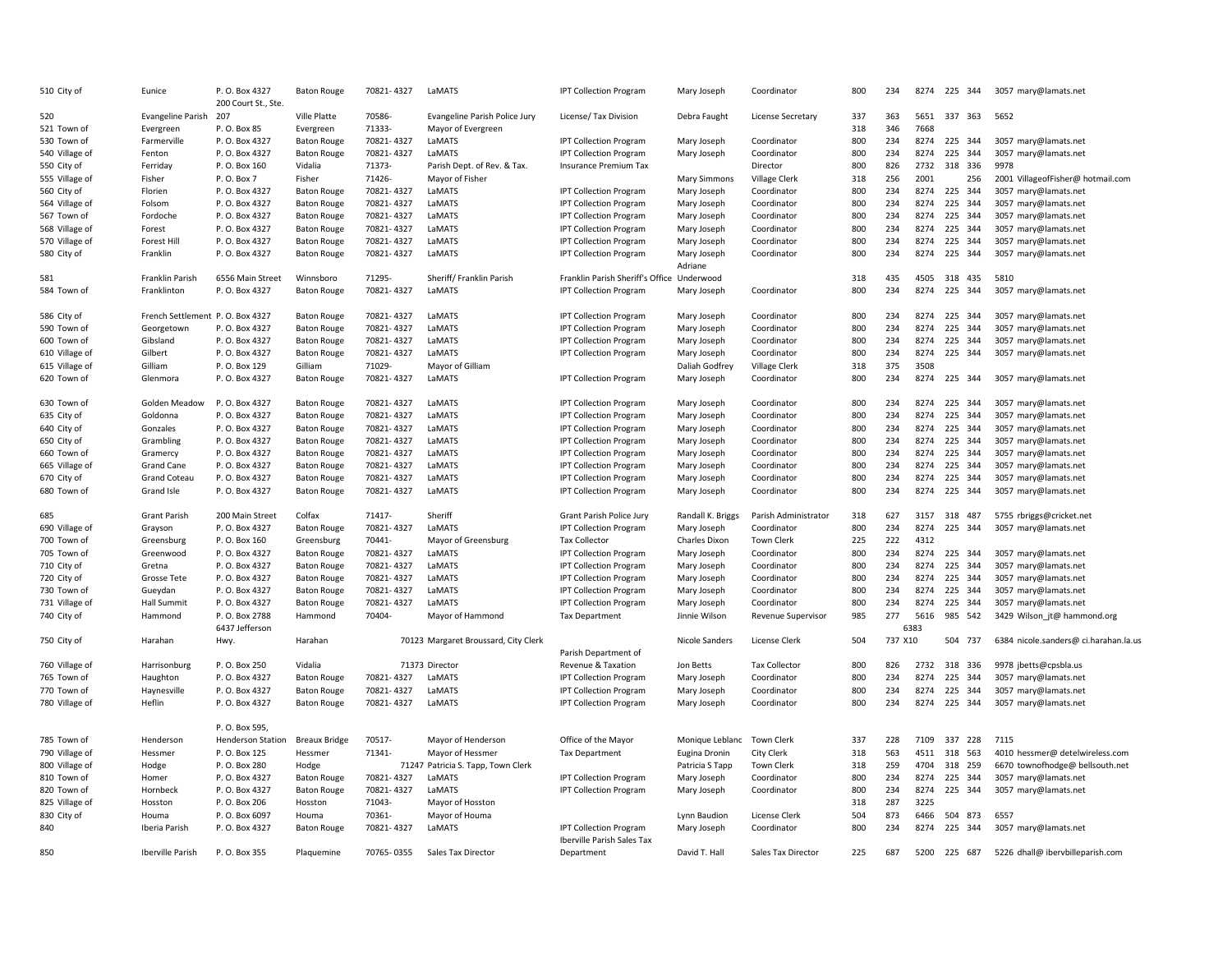| 855 Village of                | Ida                   | P. O. Box 4327               | <b>Baton Rouge</b> | 70821-4327           | LaMATS                                                | <b>IPT Collection Program</b>                          | Mary Joseph                      | Coordinator                                     | 800 | 234        | 8274         | 225     | 344 | 3057 mary@lamats.net                     |
|-------------------------------|-----------------------|------------------------------|--------------------|----------------------|-------------------------------------------------------|--------------------------------------------------------|----------------------------------|-------------------------------------------------|-----|------------|--------------|---------|-----|------------------------------------------|
| 860 Town of                   | Independence          | P. O. Box 4327               | <b>Baton Rouge</b> | 70821-4327           | LaMATS                                                | <b>IPT Collection Program</b>                          | Mary Joseph                      | Coordinator                                     | 800 | 234        | 8274         | 225 344 |     | 3057 mary@lamats.net                     |
| 870 Town of                   | lota                  | P. O. Box 4327               | <b>Baton Rouge</b> | 70821-4327           | LaMATS                                                | <b>IPT Collection Program</b>                          | Mary Joseph                      | Coordinator                                     | 800 | 234        | 8274         | 225 344 |     | 3057 mary@lamats.net                     |
| 880 Town of                   | lowa                  | P. O. Box 4327               | <b>Baton Rouge</b> | 70821-4327           | LaMATS                                                | <b>IPT Collection Program</b>                          | Mary Joseph                      | Coordinator                                     | 800 | 234        | 8274         | 225 344 |     | 3057 mary@lamats.net                     |
| 890 Town of                   | Jackson               | P. O. Box 4327               | <b>Baton Rouge</b> | 70821-4327           | LaMATS                                                | <b>IPT Collection Program</b>                          | Mary Joseph                      | Coordinator                                     | 800 | 234        | 8274         | 225 344 |     | 3057 mary@lamats.net                     |
|                               |                       | 500 E. Court St.,            |                    |                      |                                                       |                                                        |                                  | Bookkeeper/ Accts                               |     |            |              |         |     |                                          |
| 893                           | Jackson Parish        | Rm. 301                      | Jonesboro          | 71251-               | Jackson Parish Police Jury                            |                                                        | Rasheda Combs                    | Payable                                         | 318 | 259        | 2361         | 318 259 |     | 5660 rcombs@ jacksonparishpolicejury.org |
| 895 Village of                | Jamestown             | P. O. Box 5128               | Jamestown          | 71045-               | Mayor of Jamestown                                    | Mayor's Office                                         | William Hays                     | Mayor of Jamestown                              | 318 | 894        | 8273         |         |     |                                          |
| 900 City of                   | Jeanerette            | P. O. Box 4327               | <b>Baton Rouge</b> | 70821-4327           | LaMATS                                                | <b>IPT Collection Program</b>                          | Mary Joseph                      | Coordinator                                     | 800 | 234        | 8274         | 225 344 |     | 3057 mary@lamats.net                     |
| 902 Town of                   | Jean Lafitte          | P. O. Box 4327               | <b>Baton Rouge</b> | 70821-4327           | LaMATS                                                | <b>IPT Collection Program</b>                          | Mary Joseph                      | Coordinator                                     | 800 | 234        | 8274         | 225     | 344 | 3057 mary@lamats.net                     |
|                               | Jefferson Davis       |                              |                    |                      |                                                       | Jefferson Davis Par. Sheriff's                         |                                  | Deputy Sheriff/Tax                              |     |            |              |         |     |                                          |
| 905                           | Parish                | P.O Box 863                  | Jennings           |                      | 70546 Sheriff                                         | Office                                                 | M. Clint Person                  | Collector                                       | 337 | 821        | 2100         | 337 821 |     | 2105                                     |
|                               |                       |                              |                    |                      |                                                       | Jefferson Parish Sheriff's                             | Gregory A.                       |                                                 |     |            |              |         |     |                                          |
| 910                           | Jefferson Parish      | P. O. Box 248                | Gretna             | 70054-0248           | Sheriff/Jefferson Parish                              | Office                                                 | Ruppert                          | Director                                        | 504 | 376        | 2574         | 504     | 376 | 2469 ruppert ga@ jpso.com                |
| 920 City of                   | Jena                  | P. O. Box 190                | Vidalia            | 71373-               | Parish Dept. of Rev. & Tax.                           | Insurance Premium Tax                                  |                                  | Director                                        | 800 | 826        | 2732         | 318     | 336 | 9978                                     |
| 930 City of                   | Jennings              | P. O. Drawer 1249            | Jennings           | 70546-               | Mayor of Jennings                                     | Finance                                                | Barbara Lantz                    | <b>Municipal Tax Clerk</b>                      | 337 | 821        | 5504         | 337     | 616 | 4308 balantz@ cityofjennings.com         |
| 940 Town of                   | Jonesboro             | P. O. Box 4327               | <b>Baton Rouge</b> | 70821-4327           | LaMATS                                                | <b>IPT Collection Program</b><br>Parish Department of  | Mary Joseph                      | Coordinator                                     | 800 | 234        | 8274         | 225 344 |     | 3057 mary@lamats.net                     |
| 941 Town of                   | Jonesville            | P. O. Box 250                | Vidalia            |                      | 71373 Director                                        | Revenue & Taxation                                     | Jon Betts                        | <b>Tax Collector</b>                            | 800 | 826        | 2732         | 318 336 |     | 9978 jbetts@cpsbla.us                    |
| 945 Town of                   | Junction City         | P. O. Box 4327               | <b>Baton Rouge</b> | 70821-4327           | LaMATS                                                | <b>IPT Collection Program</b>                          | Mary Joseph                      | Coordinator                                     | 800 | 234        | 8274         | 225     | 344 | 3057 mary@lamats.net                     |
| 950 City of                   | Kaplan                | P. O. Box 4327               | <b>Baton Rouge</b> | 70821-4327           | LaMATS                                                | <b>IPT Collection Program</b>                          | Mary Joseph                      | Coordinator                                     | 800 | 234        | 8274         | 225 344 |     | 3057 mary@lamats.net                     |
|                               |                       |                              |                    |                      |                                                       |                                                        |                                  |                                                 |     |            |              |         |     |                                          |
| 955 Town of                   | Keachi                | P.O. Box 10                  | Keachi             |                      | 71046 Mayor of Keachi                                 | Inspections and Code                                   | Jackie W. Burford                | <b>Town Clerk</b><br>Assist. Office             | 318 | 933        | 5434         |         |     | jackie656@ juno.com                      |
| 960 City of                   | Kenner                | 1801 Williams Blvd.          | Kenner             | 70062-               | Mayor of Kenner                                       | Enforcement                                            |                                  |                                                 | 504 | 468        | 4064         | 504     | 468 | 4097 icedol@ kenner.la.us                |
|                               |                       |                              |                    |                      |                                                       |                                                        | Missy Heyl                       | Manager                                         |     |            |              |         |     |                                          |
| 970 Town of<br>975 Village of | Kentwood              | P. O. Box 4327               | <b>Baton Rouge</b> | 70821-4327<br>71253- | LaMATS                                                | <b>IPT Collection Program</b>                          | Mary Joseph                      | Coordinator                                     | 800 | 234<br>428 | 8274<br>2926 | 225 344 |     | 3057 mary@lamats.net                     |
|                               | Kilbourne             | P.O. Box 395                 | Kilbourne          |                      | Mayor of Kilbourne                                    | City Hall                                              | Jim Sowell                       | Mayor                                           | 318 |            |              |         |     |                                          |
| 976 Village of                | Killian               | P. O. Box 4327               | <b>Baton Rouge</b> | 70821-4327           | LaMATS                                                | <b>IPT Collection Program</b>                          | Mary Joseph                      | Coordinator                                     | 800 | 234        | 8274         | 225 344 |     | 3057 mary@lamats.net                     |
| 980 City of                   | Kinder                | P. O. Box 4327               | <b>Baton Rouge</b> | 70821-4327           | LaMATS                                                | <b>IPT Collection Program</b>                          | Mary Joseph                      | Coordinator                                     | 800 | 234        | 8274         | 225     | 344 | 3057 mary@lamats.net                     |
| 985 Town of                   | <b>Krotz Springs</b>  | P. O. Box 4327               | <b>Baton Rouge</b> | 70821-4327           | LaMATS                                                | <b>IPT Collection Program</b>                          | Mary Joseph                      | Coordinator<br>Manager, Tax                     | 800 | 234        | 8274         | 225     | 344 | 3057 mary@lamats.net                     |
| 989                           | Lafayette Parish      | P.O. Drawer 92590 Lafayette  |                    | 70509-2590           | Sheriff of Lafayette Parish<br>Lafayette Consolidated | Lafayette Par. Sheriff's Dept.<br>Customer Service-Tax | Charlie Barton                   | Department                                      | 337 | 236        | 5880         | 337 236 |     | 5877                                     |
| 990 City of                   | Lafayette             | P. O. Box 4024               | Lafayette          | 70502-               | Government                                            | Division<br>Grant & Economic                           | Phyllis Odom                     | <b>Collection Agent</b><br>Occupational License | 337 | 291        | 8065         | 337 291 |     | 8082 podom@lus.org                       |
| 991                           | Lafourche Parish      | P. O. Drawer 5548            | Thibodaux          | 70302-               | Parish President                                      | Development                                            | Debbie Swanner                   | Clerk                                           | 985 | 446        | 8427         | 985     | 446 | 8459 swannermd@ lafourchegov.org         |
| 1000 Town of                  | Lake Arthur           | P. O. Box 4327               | <b>Baton Rouge</b> | 70821-4327           | LaMATS                                                | <b>IPT Collection Program</b>                          | Mary Joseph                      | Coordinator                                     | 800 | 234        | 8274         | 225     | 344 | 3057 mary@lamats.net                     |
| 1010 City of                  | Lake Charles          | P. O. Box 4327               | <b>Baton Rouge</b> | 70821-4327           | LaMATS                                                | <b>IPT Collection Program</b>                          | Mary Joseph                      | Coordinator                                     | 800 | 234        | 8274         | 225 344 |     | 3057 mary@lamats.net                     |
|                               |                       |                              |                    |                      |                                                       | <b>Insurance Premium Tax</b>                           |                                  |                                                 |     |            |              |         |     |                                          |
| 1020 Town of                  | Lake Providence       | P.O. Box 130                 | Vidalia            | 71373-               | Parish Dept. of Rev. & Tax.                           | Division                                               |                                  | Director                                        | 800 | 826        | 2732         | 318 336 |     | 9978                                     |
| 1025                          | LaSalle Parish        | P. O. Box 1288               | Jena               | 71342-               | LaSalle Parish Police Jury                            |                                                        | Dorothy Beard                    | Receptionist/ Clerk                             | 318 | 992        | 2101         | 318 992 |     | 2103                                     |
| 1030 City of                  | Leesville             | P. O. Box 4327               | <b>Baton Rouge</b> | 70821-4327           | LaMATS                                                | <b>IPT Collection Program</b>                          | Mary Joseph                      | Coordinator                                     | 800 | 234        | 8274         | 225 344 |     | 3057 mary@lamats.net                     |
| 1040 Town of                  | LeCompte              | P. O. Box 4327               | <b>Baton Rouge</b> | 70821-4327           | LaMATS                                                | <b>IPT Collection Program</b>                          | Mary Joseph                      | Coordinator                                     | 800 | 234        | 8274         | 225 344 |     | 3057 mary@lamats.net                     |
|                               |                       |                              |                    |                      |                                                       |                                                        |                                  |                                                 |     |            |              |         |     |                                          |
| 1045 Town of                  | Leonville             | P. O. Box 57                 | Leonville          | 70551-0057           | Mayor of Leonville                                    | Municipal Clerk of Leonville                           | Dolores Melancon Municipal Clerk |                                                 | 337 | 879        | 2601         | 337 879 |     | 7922                                     |
| 1047 Town of                  | Lillie                | P.O. Box 10                  | Lillie             | 71256-               | Mayor of Lillie                                       |                                                        |                                  |                                                 | 318 | 285        | 9669         |         |     |                                          |
| 1050                          | Lincoln Parish        | P.O. Box 2070                | Ruston             | 71273-2070           | Sheriff                                               | Civil Department                                       | Rhea Brewster                    | <b>Deputy Sheriff</b>                           | 318 | 251        | 5120         | 318 251 |     | 5171 rheaj@ lincolnparish.org            |
| 1054 City of                  | Lisbon                | P. O. Box 4327               | <b>Baton Rouge</b> | 70821-4327           | LaMATS                                                | <b>IPT Collection Program</b>                          | Mary Joseph                      | Coordinator                                     | 800 | 234        | 8274         | 225 344 |     | 3057 mary@lamats.net                     |
| 1060 Town of                  | Livingston            | P.O. Box 430                 | Livingston         | 70754-               | Chief of Police                                       |                                                        | Donnie Duffy                     | <b>Municipal Clerk</b>                          | 225 | 686        | 7153         | 225 686 |     | 2688                                     |
|                               |                       |                              |                    |                      |                                                       | Chief Civil Deputy/ Livingston                         |                                  |                                                 |     |            |              |         |     |                                          |
| 1062                          | Livingston Parish     | P.O. Box 850                 | Livingston         | 70754-               | Livingston Parish Sheriff Office                      | Par.                                                   | Ronald Morse                     | <b>Chief Civil Deputy</b>                       | 225 | 686        | 2241         | 225 686 |     | 1922 rjmorse@lpso.org                    |
| 1070 Town of                  | Livonia               | P.O. Box 307                 | Livonia            | 70755-               | Chief of Police                                       | Livonia Town Hall                                      | Donna Bergeron                   | Town Clerk                                      | 225 | 637        | 2981         | 225 637 |     | 3189 clerklivonia@ yahoo.com             |
| 1080 Town of                  | Lockport              | P. O. Box 4327               | <b>Baton Rouge</b> | 70821-4327           | LaMATS                                                | <b>IPT Collection Program</b>                          | Mary Joseph                      | Coordinator                                     | 800 | 234        | 8274         | 225 344 |     | 3057 mary@lamats.net                     |
| 1081 Town of                  | Logansport            | P. O. Box 4327               | <b>Baton Rouge</b> | 70821-4327           | LaMATS                                                | <b>IPT Collection Program</b>                          | Mary Joseph                      | Coordinator                                     | 800 | 234        | 8274         | 225 344 |     | 3057 mary@lamats.net                     |
| 1085 Village of               | Longstreet            | P. O. Box 4327               | <b>Baton Rouge</b> | 70821-4327           | LaMATS                                                | <b>IPT Collection Program</b>                          | Mary Joseph                      | Coordinator                                     | 800 | 234        | 8274         | 225 344 |     | 3057 mary@lamats.net                     |
| 1090 Village of               | Loreauville           | P. O. Box 4327               | <b>Baton Rouge</b> | 70821-4327           | LaMATS                                                | <b>IPT Collection Program</b>                          | Mary Joseph                      | Coordinator                                     | 800 | 234        | 8274         | 225 344 |     | 3057 mary@lamats.net                     |
| 1100 Town of                  | Lutcher               | P. O. Box 4327               | <b>Baton Rouge</b> | 70821-4327           | LaMATS                                                | <b>IPT Collection Program</b>                          | Mary Joseph                      | Coordinator                                     | 800 | 234        | 8274         | 225 344 |     | 3057 mary@lamats.net                     |
|                               |                       |                              |                    |                      |                                                       |                                                        |                                  |                                                 |     |            |              |         |     |                                          |
| 1105                          | <b>Madison Parish</b> | 100 N. Cedar Street Tallulah |                    | 71282-               | Sheriff of Madison Parish                             | Madison Parish Sheriff's Dept. Lisa Byrd               |                                  | Chief Civil Deputy                              | 318 | 574        | 1831         | 318 574 |     | 5368 madisonso@ madisonso.com            |
| 1110 Town of                  | Madisonville          | P. O. Box 4327               | <b>Baton Rouge</b> | 70821-4327           | LaMATS                                                | <b>IPT Collection Program</b>                          | Mary Joseph                      | Coordinator                                     | 800 | 234        | 8274         | 225     | 344 | 3057 mary@lamats.net                     |
| 1111 Town of                  | Mamou                 | P. O. Box 490                | Mamou              | 70554-               | <b>Town Clerk</b>                                     |                                                        | Guy Pucheu                       | <b>Town Clerk</b>                               | 337 | 468        | 3272         | 337     | 468 | 3089 mamoutown2@ centurytel.net          |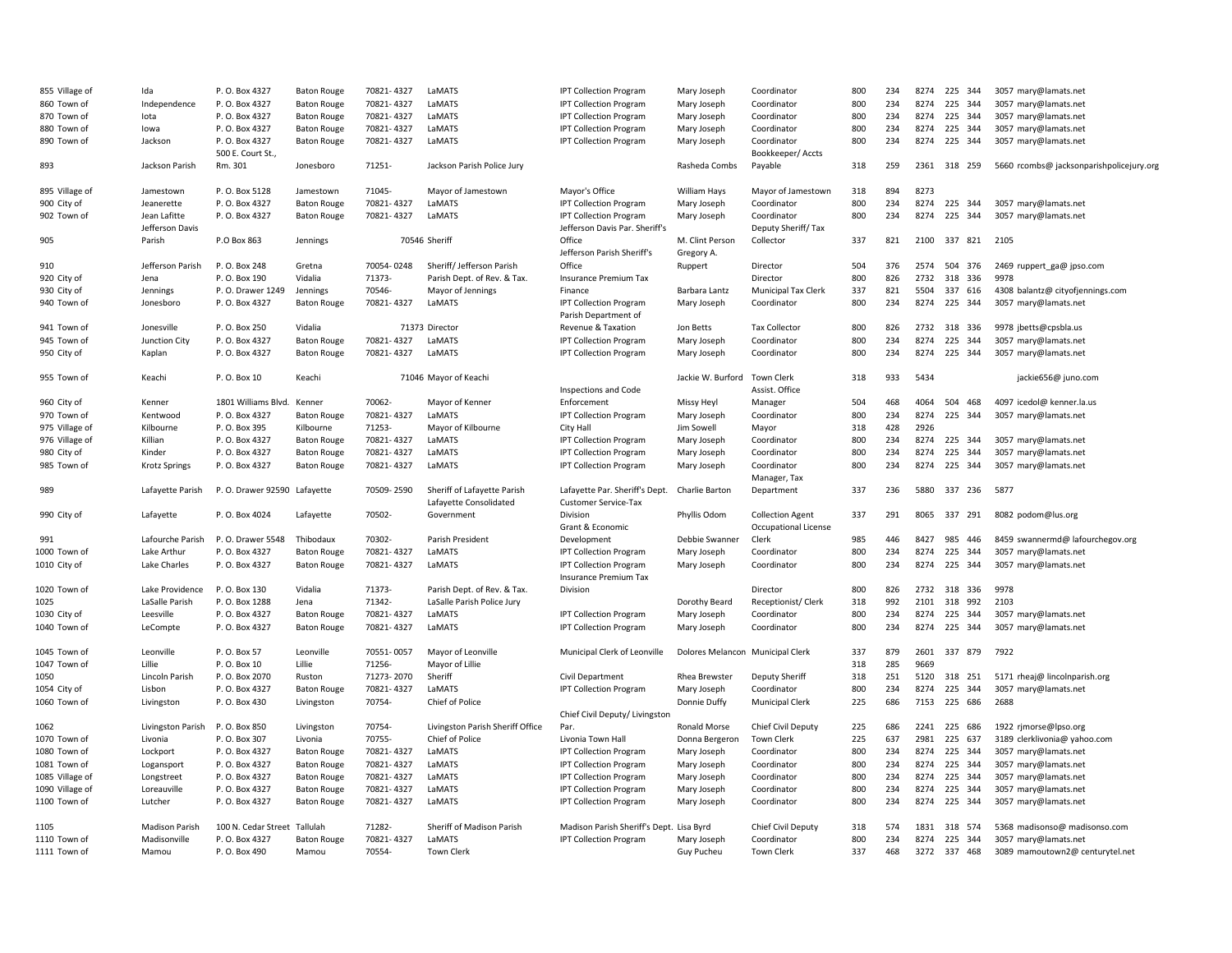| 1120 City of    | Mandeville                    | P. O. Box 4327    | <b>Baton Rouge</b>  | 70821-4327 | LaMATS                            | <b>IPT Collection Program</b>                | Mary Joseph               | Coordinator                 | 800 | 234        | 8274         | 225 344      | 3057 mary@lamats.net                 |
|-----------------|-------------------------------|-------------------|---------------------|------------|-----------------------------------|----------------------------------------------|---------------------------|-----------------------------|-----|------------|--------------|--------------|--------------------------------------|
| 1130 Town of    | Mangham                       | P. O. Box 4327    | <b>Baton Rouge</b>  | 70821-4327 | LaMATS                            | <b>IPT Collection Program</b>                | Mary Joseph               | Coordinator                 | 800 | 234        | 8274         | 225 344      | 3057 mary@lamats.net                 |
| 1140 City of    | Mansfield                     | P. O. Box 4327    | <b>Baton Rouge</b>  | 70821-4327 | LaMATS                            | <b>IPT Collection Program</b>                | Mary Joseph               | Coordinator                 | 800 | 234        | 8274         | 225 344      | 3057 mary@lamats.net                 |
| 1150 Town of    | Mansura                       | P. O. Box 4327    | <b>Baton Rouge</b>  | 70821-4327 | LaMATS                            | <b>IPT Collection Program</b>                | Mary Joseph               | Coordinator                 | 800 | 234        | 8274         | 225 344      | 3057 mary@lamats.net                 |
| 1160 City of    | Many                          | P.O. Box 4327     | <b>Baton Rouge</b>  | 70821-4327 | LaMATS                            | <b>IPT Collection Program</b>                | Mary Joseph               | Coordinator                 | 800 | 234        | 8274         | 225 344      | 3057 mary@lamats.net                 |
| 1161 Town of    | Maringouin                    | P. O. Box 4327    | <b>Baton Rouge</b>  | 70821-4327 | LaMATS                            | <b>IPT Collection Program</b>                | Mary Joseph               | Coordinator                 | 800 | 234        | 8274         | 225 344      | 3057 mary@lamats.net                 |
| 1165 Town of    | Marion                        | P. O. Box 4327    | <b>Baton Rouge</b>  | 70821-4327 | LaMATS                            | <b>IPT Collection Program</b>                | Mary Joseph               | Coordinator                 | 800 | 234        | 8274         | 225 344      | 3057 mary@lamats.net                 |
|                 |                               | 427 N. Washingtor |                     |            |                                   |                                              |                           | Assistant Secretary/        |     |            |              |              |                                      |
| 1170 City of    | Marksville                    | St.               | Marksville          |            | 71351 John H. Lemoine, Mayor      | City Hall                                    | Felicia Seiss             | Treasuer                    | 318 | 253        | 9500         | 318 253      | 457 feliciacityofmks@ yahoo.com      |
| 1172 City of    | Maurice                       | P.O. Box 4327     | <b>Baton Rouge</b>  | 70821-4327 | LaMATS                            | <b>IPT Collection Program</b>                | Mary Joseph               | Coordinator                 | 800 | 234        | 8274         | 225 344      | 3057 mary@lamats.net                 |
|                 |                               | P. O. Box 1197    |                     | 71433-     |                                   |                                              |                           |                             | 318 | 748        | 8264         |              |                                      |
| 1173 Town of    | McNary                        |                   | McNary              |            | Mayor of McNary                   |                                              |                           |                             |     |            |              |              |                                      |
| 1174 Town of    | Melville                      | P. O. Box 4327    | <b>Baton Rouge</b>  | 70821-4327 | LaMATS                            | <b>IPT Collection Program</b>                | Mary Joseph               | Coordinator                 | 800 | 234        | 8274         | 225 344      | 3057 mary@lamats.net                 |
| 1175 Village of | Mermentau                     | P.O. Box 280      | Mermentau           | 70556-     | Mayor of Mermentau                |                                              | <b>Bonnie Dugas</b>       | <b>Village Clerk</b>        | 337 | 824        | 8466         | 337 824      | 6973                                 |
| 1180 Village of | Mer Rouge                     | P. O. Box 4327    | <b>Baton Rouge</b>  | 70821-4327 | LaMATS                            | <b>IPT Collection Program</b>                | Mary Joseph               | Coordinator                 | 800 | 234        | 8274         | 225 344      | 3057 mary@lamats.net                 |
| 1185 City of    | Merryville                    | P.O. Box 639      | DeRidder            | 70634-0639 | Sheriff of Merryville             | Beauregard Par. Sheriff/Occ.                 | Earl Primeaux             | Tax Administrator           | 337 | 462        | 3451         | 337 463      | 9952 earlpbeaustax@ yahoo.com        |
| 1190 City of    | Minden                        | P. O. Box 4327    | <b>Baton Rouge</b>  | 70821-4327 | LaMATS                            | <b>IPT Collection Program</b>                | Mary Joseph               | Coordinator<br>Dir. of      | 800 | 234        | 8274         | 225 344      | 3057 mary@lamats.net                 |
| 1200 City of    | Monroe                        | P.O. Box 123      | Monroe              | 71201-0123 | Mayor of Monroe                   | <b>Administration Office</b>                 | <b>Billy Pearson</b>      | Administration              | 318 | 329        | 2218         | 318 329      | 2666                                 |
| 1205 Town of    | Montgomery                    | P. O. Box 4327    | <b>Baton Rouge</b>  | 70821-4327 | LaMATS                            | <b>IPT Collection Program</b>                | Mary Joseph               | Coordinator                 | 800 | 234        | 8274         | 225 344      | 3057 mary@lamats.net                 |
|                 |                               |                   |                     |            |                                   |                                              |                           |                             |     |            |              |              |                                      |
| 1210 Village of | Montpelier                    | 36400 Highway 16  | Montpelier          | 70422-8033 | Mayor of Montpelier               |                                              | Bryan E. Dykes, Sr. Mayor |                             | 225 | 777        |              | 4346 225 777 | 4348                                 |
| 1220 Town of    | Mooringsport                  | P. O. Box 4327    | <b>Baton Rouge</b>  | 70821-4327 | LaMATS                            | <b>IPT Collection Program</b>                | Mary Joseph               | Coordinator                 | 800 | 234        | 8274         | 225 344      | 3057 mary@lamats.net                 |
| 1230 Village of | Moreauville                   | P. O. Box 4327    | <b>Baton Rouge</b>  | 70821-4327 | LaMATS                            | <b>IPT Collection Program</b>                | Mary Joseph               | Coordinator                 | 800 | 234        | 8274         | 225 344      | 3057 mary@lamats.net                 |
|                 |                               |                   |                     |            |                                   |                                              |                           |                             |     |            |              |              |                                      |
| 1235            | Morehouse Parish P.O. Box 509 |                   | Bastrop             | 71221-0509 | Morehouse Parish Police Jury      | Police Jury Office                           | E.A. Greer                | Sec./ Treasurer             | 318 | 281        | 4132         | 318 283      | 1243                                 |
| 1240 City of    | Morgan City                   | P. O. Box 4327    | <b>Baton Rouge</b>  | 70821-4327 | LaMATS                            | <b>IPT Collection Program</b>                | Mary Joseph               | Coordinator                 | 800 | 234        | 8274         | 225 344      | 3057 mary@lamats.net                 |
| 1250 Village of | Morganza                      | P. O. Box 4327    | <b>Baton Rouge</b>  | 70821-4327 | LaMATS                            | <b>IPT Collection Program</b>                | Mary Joseph               | Coordinator                 | 800 | 234        | 8274         | 225 344      | 3057 mary@lamats.net                 |
| 1260 Village of | Morse                         | P.O. Box 4327     | <b>Baton Rouge</b>  | 70821-4327 | LaMATS                            | <b>IPT Collection Program</b>                | Mary Joseph               | Coordinator                 | 800 | 234        | 8274         | 225 344      | 3057 mary@lamats.net                 |
| 1270 Village of |                               | P.O. Box 4327     |                     | 70821-4327 | LaMATS                            |                                              |                           |                             | 800 | 234        |              | 8274 225 344 | 3057 mary@lamats.net                 |
|                 | Napoleonville                 |                   | <b>Baton Rouge</b>  |            |                                   | <b>IPT Collection Program</b>                | Mary Joseph               | Coordinator                 |     |            |              |              |                                      |
|                 |                               |                   |                     |            |                                   |                                              |                           |                             |     |            |              |              |                                      |
| 1280 City of    | Natchitoches                  | P. O. Box 639     | Natchitoches        | 71458-0639 | Mayor of Natchitoches             | Natchitoches Tax Commission Laura D. Johnson |                           | <b>Tax Collector</b>        | 318 | 357        |              | 8871 318 357 | 622 NTCJW@CP-Tel.net                 |
|                 | Natchitoches                  |                   |                     |            |                                   |                                              | Jerry W.                  |                             |     |            |              |              |                                      |
| 1281            | Parish                        | P.O. Box 639      | Natchitoches        | 71457-0639 | Natchitoches Tax Administrator    | Natchitoches Tax Commission McWherter        |                           | Tax Administrator           | 318 | 357        | 8871         | 318 357      | 622                                  |
| 1290 Town of    | Newellton                     | P.O. Box 430      | Vidalia             | 71373-     | Parish Dept. of Rev. & Tax.       | Insurance Premium Tax                        |                           | Director                    | 800 | 826        | 2732         | 318 336      | 9978                                 |
|                 |                               | 457 E Main Street |                     |            |                                   |                                              | Cynthia Toby-             |                             |     |            | $2341 -$     |              |                                      |
| 1300 City of    | New Iberia                    | Ste. 304          | New Iberia          | 70560-3700 | Mayor of New Iberia               | Tax Collector/ New Iberia                    | Babineaux                 | <b>Collection Agent</b>     | 337 | 369 1111   |              | 337 373      | 3113 cbabineaux@ cityofnewiberia.com |
| 1310 Town of    | New Llano                     | P.O. Box 4327     | <b>Baton Rouge</b>  | 70821-4327 | LaMATS                            | <b>IPT Collection Program</b>                | Mary Joseph               | Coordinator                 | 800 | 234        | 8274         | 225 344      | 3057 mary@lamats.net                 |
| 1320 City of    | New Orleans                   | P. O. Box 4327    | <b>Baton Rouge</b>  | 70821-4327 | LaMATS                            | <b>IPT Collection Program</b>                | Mary Joseph               | Coordinator                 | 800 | 234        | 8274         | 225 344      | 3057 mary@lamats.net                 |
| 1330 City of    | New Roads                     | P. O. Box 4327    | <b>Baton Rouge</b>  | 70821-4327 | LaMATS                            | <b>IPT Collection Program</b>                | Mary Joseph               | Coordinator                 | 800 | 234        | 8274         | 225 344      | 3057 mary@lamats.net                 |
| 1331 Village of | Noble                         | P. O. Box 4327    | <b>Baton Rouge</b>  | 70821-4327 | LaMATS                            | <b>IPT Collection Program</b>                | Mary Joseph               | Coordinator                 | 800 | 234        | 8274         | 225 344      | 3057 mary@lamats.net                 |
|                 |                               |                   |                     |            |                                   |                                              |                           |                             |     |            |              |              |                                      |
| 1340 Village of | North Hodge                   | P. O. Drawer 520  | North Hodge         | 71247-     | Mayor of North Hodge              |                                              | Vona Dee Harper           | Village Clerk               | 318 | 259        | 4272         |              |                                      |
| 1342 Village of | Norwood                       | P. O. Box 4327    | <b>Baton Rouge</b>  | 70821-4327 | LaMATS                            | <b>IPT Collection Program</b>                | Mary Joseph               | Coordinator                 | 800 | 234        | 8274         | 225 344      | 3057 mary@lamats.net                 |
| 1350 City of    | Oakdale                       | P. O. Box 4327    | <b>Baton Rouge</b>  | 70821-4327 | LaMATS                            | <b>IPT Collection Program</b>                | Mary Joseph               | Coordinator                 | 800 | 234        | 8274         | 225 344      | 3057 mary@lamats.net                 |
| 1360 Town of    | Oak Grove                     | P. O. Box 4327    | <b>Baton Rouge</b>  | 70821-4327 | LaMATS                            | <b>IPT Collection Program</b>                | Mary Joseph               | Coordinator                 | 800 | 234        | 8274         | 225 344      | 3057 mary@lamats.net                 |
| 1364 Village of | Oak Ridge                     | P.O. Box 4327     | <b>Baton Rouge</b>  | 70821-4327 | LaMATS                            | <b>IPT Collection Program</b>                | Mary Joseph               | Coordinator                 | 800 | 234        | 8274         | 225 344      | 3057 mary@lamats.net                 |
| 1370 Town of    | Oberlin                       | P.O. Box 4327     | <b>Baton Rouge</b>  | 70821-4327 | LaMATS                            | <b>IPT Collection Program</b>                | Mary Joseph               | Coordinator                 | 800 | 234        | 8274         | 225 344      | 3057 mary@lamats.net                 |
| 1375 Town of    | Oil City                      | P. O. Box 4327    | <b>Baton Rouge</b>  | 70821-4327 | LaMATS                            | <b>IPT Collection Program</b>                | Mary Joseph               | Coordinator                 | 800 | 234        | 8274         | 225 344      | 3057 mary@lamats.net                 |
| 1380 Town of    | Olla                          | P. O. Box 190     | Vidalia             | 71373-     | Parish Dept. of Rev. & Tax.       | Insurance Premium Tax                        |                           | Director                    | 800 | 826        | 2732         | 318 336      | 9978                                 |
| 1390 City of    | Opelousas                     | P. O. Box 4327    | <b>Baton Rouge</b>  | 70821-4327 | LaMATS                            | <b>IPT Collection Program</b>                | Mary Joseph               | Coordinator                 | 800 | 234        | 8274         | 225 344      | 3057 mary@lamats.net                 |
| 1391            | Ouachita Parish               | P.O. Box 3007     | Monroe              | 71210-     |                                   | Secretary-Treasurer Office                   | Gayle Malone              |                             | 318 | 327        | 1340         | 318 327      |                                      |
|                 |                               |                   |                     |            | Ouachita Parish Police Jury       |                                              |                           | <b>Licensing Specialist</b> |     |            |              |              | 1339 gmalone@oppj.org                |
| 1392 Village of | Palmetto                      | P.O. Box 4327     | <b>Baton Rouge</b>  | 70821-4327 | LaMATS                            | <b>IPT Collection Program</b>                | Mary Joseph               | Coordinator                 | 800 | 234<br>234 | 8274<br>8274 | 225 344      | 3057 mary@lamats.net                 |
| 1393 Village of | Parks                         | P. O. Box 4327    | <b>Baton Rouge</b>  | 70821-4327 | LaMATS                            | <b>IPT Collection Program</b>                | Mary Joseph               | Coordinator                 | 800 |            |              | 225 344      | 3057 mary@lamats.net                 |
| 1395 Town of    | Patterson                     | P. O. Box 4327    | <b>Baton Rouge</b>  | 70821-4327 | LaMATS                            | <b>IPT Collection Program</b>                | Mary Joseph               | Coordinator                 | 800 | 234        | 8274         | 225 344      | 3057 mary@lamats.net                 |
| 1396 Town of    | Pearl River                   | P.O. Box 4327     | <b>Baton Rouge</b>  | 70821-4327 | LaMATS                            | <b>IPT Collection Program</b>                | Mary Joseph               | Coordinator                 | 800 | 234        | 8274         | 225 344      | 3057 mary@lamats.net                 |
|                 | Pine Prairie                  | P.O. Box 380      | Pine Prairie        | 70576-     | <b>Tax Collector</b>              |                                              | Allison                   |                             | 337 | 599        | 2904         | 337 599      |                                      |
| 1397 City of    | Pineville                     |                   |                     | 70821-4327 | LaMATS                            |                                              | McCollough                | Village Clerk               | 800 | 234        | 8274         | 225 344      | 3093 villageofpineprairie@ yahoo.com |
| 1400 City of    |                               | P. O. Box 4327    | <b>Baton Rouge</b>  |            | LaMATS                            | <b>IPT Collection Program</b>                | Mary Joseph               | Coordinator                 |     |            |              |              | 3057 mary@lamats.net                 |
| 1405 Village of | Pioneer                       | P. O. Box 4327    | <b>Baton Rouge</b>  | 70821-4327 |                                   | <b>IPT Collection Program</b>                | Mary Joseph               | Coordinator                 | 800 | 234        | 8274         | 225 344      | 3057 mary@lamats.net                 |
| 1410 Town of    | <b>Plain Dealing</b>          | P.O. Box 4327     | <b>Baton Rouge</b>  | 70821-4327 | LaMATS                            | <b>IPT Collection Program</b>                | Mary Joseph               | Coordinator                 | 800 | 234        | 8274         | 225 344      | 3057 mary@lamats.net                 |
| 1419            | Plaquemines<br>Parish         | 302 Main Street   | <b>Belle Chasse</b> |            | 70037 Sheriff/ Plaguemines Parish | <b>Tax Department</b>                        | Janice Naguin             | Deputy Tax Collector        | 504 | 297        |              | 5425 504 297 | 5429                                 |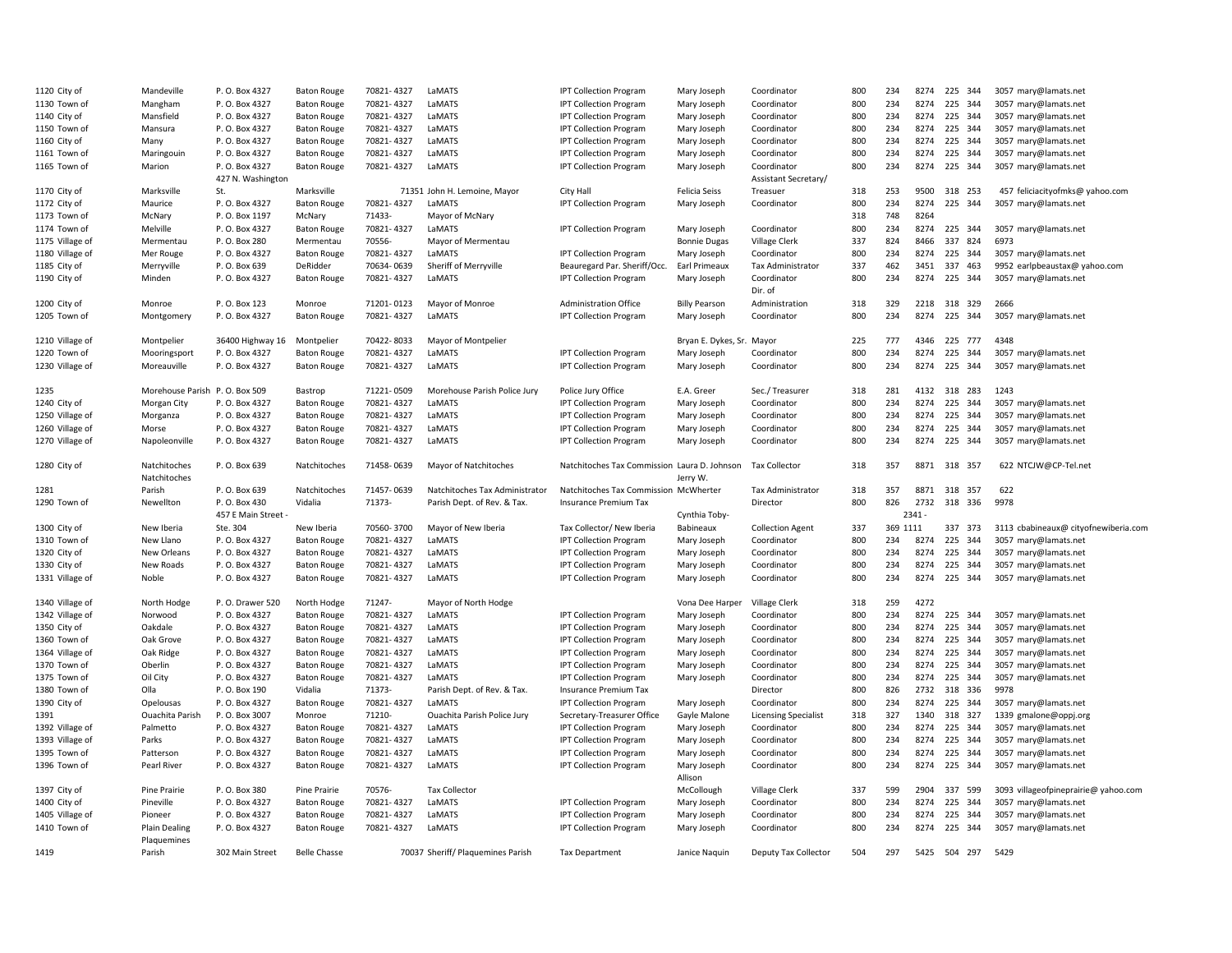| 1420 City of                    | Plaquemine                       | P. O. Box 4327                      | <b>Baton Rouge</b>                       | 70821-4327               | LaMATS                           | <b>IPT Collection Program</b>                                     | Mary Joseph                     | Coordinator                | 800        | 234        | 8274         | 225 344                  | 3057 mary@lamats.net                         |
|---------------------------------|----------------------------------|-------------------------------------|------------------------------------------|--------------------------|----------------------------------|-------------------------------------------------------------------|---------------------------------|----------------------------|------------|------------|--------------|--------------------------|----------------------------------------------|
| 1422 Village of                 | Plaucheville                     | P.O. Box 4327                       | <b>Baton Rouge</b>                       | 70821-4327               | LaMATS                           | <b>IPT Collection Program</b>                                     | Mary Joseph                     | Coordinator                | 800        | 234        | 8274         | 225<br>344               | 3057 mary@lamats.net                         |
| 1430 City of                    | Pleasant Hill<br>Pointe Coupee   | P. O. Box 4327                      | <b>Baton Rouge</b>                       | 70821-4327               | LaMATS                           | <b>IPT Collection Program</b>                                     | Mary Joseph                     | Coordinator                | 800        | 234        | 8274         | 225 344                  | 3057 mary@lamats.net                         |
| 1435                            | Parish                           | P. O. Box 290                       | New Roads                                | 70760-                   | Pointe Coupee Parish Police Jury |                                                                   | Ronell Roubigue                 | Director                   | 225        | 638        | 5538         | 225 638                  | 5555 ronell@ pcpolicejury.org                |
| 1437 Town of                    | Pollock                          | P. O. Box 4327                      | <b>Baton Rouge</b>                       | 70821-4327               | <b>LAMATS</b>                    | <b>IPT Collection Program</b>                                     | Mary Joseph                     | Coordinator                | 800        | 234        | 8274         | 225<br>344               | 3057 mary@lamats.net                         |
| 1440 City of                    | Ponchatoula                      | P.O. Box 4327                       | <b>Baton Rouge</b>                       | 70821-4327               | LaMATS                           | <b>IPT Collection Program</b>                                     | Mary Joseph                     | Coordinator                | 800        | 234        | 8274         | 225 344                  | 3057 mary@lamats.net                         |
| 1449 City of                    | Port Allen                       | P. O. Box 468                       | Port Allen                               | 70767-                   | Mayor of Port Allen              | Treasurer's Office                                                | Charlene L. Kemp                | Office Professional        | 225        | 346        | 5670         | 225 346                  | 5684 ckemp@ portallen.org                    |
| 1450 City of                    | Port Barre                       | P. O. Box 4327                      | <b>Baton Rouge</b>                       | 70821-4327               | LaMATS                           | <b>IPT Collection Program</b>                                     | Mary Joseph                     | Coordinator                | 800        | 234        | 8274         | 225<br>344               | 3057 mary@lamats.net                         |
| 1451 Village of                 | Port Vincent                     | P. O. Box 4327                      | <b>Baton Rouge</b>                       | 70821-4327               | LaMATS                           | <b>IPT Collection Program</b>                                     | Mary Joseph                     | Coordinator                | 800        | 234        | 8274         | 225<br>344               | 3057 mary@lamats.net                         |
| 1452 Village of                 | Powhatan                         | P.O. Box 126                        | Powhatan                                 | 71066-                   | Mayor of Powhatan                |                                                                   | Eddie Jackson                   | Clerk                      | 318        | 352        | 8549         | 318 352                  | 7791                                         |
| 1453 Village of                 | Provencal                        | P.O. Box 400                        | Provencal                                | 71468-                   | Mayor of Provencal               |                                                                   | Sallie Broadway                 | Clerk                      | 318        | 472        | 8767         | 318 472                  | 8767                                         |
| 1454 Village of                 | Quitman                          | P.O. Box 35                         | Quitman                                  | 71268-                   | Mayor of Quitman                 | Mayor's Office                                                    | Deloy E. Warren                 | Mayor of Quitman           | 318        | 259        | 8014         |                          | quitman@ cricket.net                         |
| 1455                            | Rapides Parish                   | 5606 Coliseum Blvd. Alexandria      |                                          | 71309-                   | Parish Treasurer                 | Rapides Parish Sales Tax                                          | Donna Andries                   | <b>Tax Administrator</b>   | 318        | 445        | 296          | 318 619                  | 8687 dandries@rpst.org                       |
| 1460 City of                    | Rayne                            | P. O. Box 4327                      | <b>Baton Rouge</b>                       | 70821-4327               | LaMATS                           | <b>IPT Collection Program</b>                                     | Mary Joseph                     | Coordinator                | 800        | 234        | 8274         | 225<br>344               | 3057 mary@lamats.net                         |
| 1470 Town of                    | Rayville                         | P.O. Box 4327                       | <b>Baton Rouge</b>                       | 70821-4327               | LaMATS                           | <b>IPT Collection Program</b>                                     | Mary Joseph<br>Patricia H.      | Coordinator                | 800        | 234        | 8274         | 225 344                  | 3057 mary@lamats.net                         |
| 1475                            | Red River Parish                 | P. O. Drawer 709                    | Coushatta                                | 71019-0709               | Parish Treasurer                 | Red River Parish Police Jury                                      | Bamburg                         |                            | 318        | 932        | 5719         | 318<br>932               | 5080                                         |
| 1477 Village of                 | Reeves                           | P.O. Box 4327<br>708 Julia St., Rm. | <b>Baton Rouge</b>                       | 70821-4327               | LaMATS                           | <b>IPT Collection Program</b><br><b>Richland Parish Sheriff's</b> | Mary Joseph                     | Coordinator                | 800        | 234        | 8274         | 225<br>344               | 3057 mary@lamats.net                         |
| 1480                            | <b>Richland Parish</b>           | 113                                 | Rayville                                 | 71269-                   | Sheriff of Richland Parish       | Office                                                            | Owen Rockett                    | Deputy                     | 318        | 728        | 2071         | 504 728                  | 6454                                         |
| 1483 Village of                 | Richmond                         | P.O. Box 4327<br>2710 Martin Luther | <b>Baton Rouge</b>                       | 70821-4327               | LaMATS                           | <b>IPT Collection Program</b>                                     | Mary Joseph                     | Coordinator                | 800        | 234        | 8274         | 225<br>344               | 3057 mary@lamats.net                         |
| 1484 Town of                    | Richwood                         | King Dr.                            | Richwood                                 | 71202                    |                                  |                                                                   | <b>Bettina Woods</b>            |                            |            |            |              |                          |                                              |
| 1485 Town of                    | Ridgecrest                       | P.O. Box 4327                       | <b>Baton Rouge</b>                       | 70821-4327               | LaMATS                           | <b>IPT Collection Program</b>                                     | Mary Joseph                     | Coordinator                | 800        | 234        | 8274         | 225<br>344               | 3057 mary@lamats.net                         |
| 1490 Town of                    | Ringgold                         | P.O. Box 4327                       | <b>Baton Rouge</b>                       | 70821-4327               | LaMATS                           | <b>IPT Collection Program</b>                                     | Mary Joseph                     | Coordinator                | 800        | 234        | 8274         | 225<br>344               | 3057 mary@lamats.net                         |
| 1493 Village of                 | Robeline                         | P. O. Box 217                       | Robeline                                 |                          | 71469 Mayor of Robeline          |                                                                   | Ms. Norma Adams Municipal Clerk |                            | 318        | 472        | 6121         | 318 472                  | 6121                                         |
| 1495 Village of                 | Rodessa                          | P. O. Box 4327                      | <b>Baton Rouge</b>                       | 70821-4327               | LaMATS                           | <b>IPT Collection Program</b>                                     | Mary Joseph                     | Coordinator                | 800        | 234        | 8274         | 225<br>344               | 3057 mary@lamats.net                         |
| 1500 Town of                    | Rosedale                         | P.O. Box 4327                       | <b>Baton Rouge</b>                       | 70821-4327               | LaMATS                           | <b>IPT Collection Program</b>                                     | Mary Joseph                     | Coordinator                | 800        | 234        | 8274         | 225<br>344               | 3057 mary@lamats.net                         |
| 1510 Town of                    | Roseland                         | P.O. Box 4327                       | <b>Baton Rouge</b>                       | 70821-4327               | LaMATS                           | <b>IPT Collection Program</b>                                     | Mary Joseph                     | Coordinator                | 800        | 234        | 8274         | 225<br>344               | 3057 mary@lamats.net                         |
| 1520 Town of                    | Rosepine                         | P.O. Box 4327                       | <b>Baton Rouge</b>                       | 70821-4327               | LaMATS                           | <b>IPT Collection Program</b>                                     | Mary Joseph                     | Coordinator                | 800        | 234        | 8274         | 225<br>344               | 3057 mary@lamats.net                         |
| 1530 City of                    | Ruston                           | P.O. Box 4327                       | <b>Baton Rouge</b>                       | 70821-4327               | LaMATS                           | <b>IPT Collection Program</b>                                     | Mary Joseph                     | Coordinator                | 800        | 234        | 8274         | 225 344                  | 3057 mary@lamats.net                         |
| 1535                            | Sabine Parish                    | P.O. Box 1440                       | Many                                     | 71449-                   | Sheriff of Sabine Parish         | Civil Office                                                      | <b>Guynell Melton</b>           | Deputy Tax Collector       | 318        | 256        | 5651         | 318 256                  | 3409 civil6@Kricket.net                      |
| 1536 Village of                 | Saline                           | P.O. Box 4327                       | <b>Baton Rouge</b>                       | 70821-4327               | LaMATS                           | <b>IPT Collection Program</b>                                     | Mary Joseph                     | Coordinator                | 800        | 234        | 8274         | 225<br>344               | 3057 mary@lamats.net                         |
| 1540 City of                    | Sarepta                          | P.O. Box 4327                       | <b>Baton Rouge</b>                       | 70821-4327               | LaMATS                           | <b>IPT Collection Program</b>                                     | Mary Joseph                     | Coordinator                | 800        | 234        | 8274         | 225<br>344               | 3057 mary@lamats.net                         |
| 1545 City of                    | Scott                            | P. O. Box 4327                      | <b>Baton Rouge</b>                       | 70821-4327               | LaMATS                           | <b>IPT Collection Program</b>                                     | Mary Joseph                     | Coordinator                | 800        | 234        | 8274         | 225 344                  | 3057 mary@lamats.net                         |
| 1547 Town of                    | Shongaloo                        | P. O. Box 74                        | Shongaloo                                | 71072-                   | Mayor of Shongaloo               |                                                                   |                                 |                            | 318        | 846        | 2876         |                          |                                              |
|                                 |                                  |                                     |                                          |                          |                                  |                                                                   | Harold Van                      |                            |            | 673        | 5591         | 318<br>673               | 5595                                         |
| 1550 City of                    | Shreveport                       | P.O. Box 30002                      | Shreveport                               | 71130-0002<br>70821-4327 | Mayor of Shreveport              | <b>Revenue Division</b>                                           | Arsdale                         | Revenue Auditor            | 318        |            |              |                          |                                              |
| 1560 Town of                    | Sibley                           | P. O. Box 4327                      | <b>Baton Rouge</b>                       |                          | LaMATS                           | <b>IPT Collection Program</b>                                     | Mary Joseph                     | Coordinator                | 800        | 234        | 8274         | 225 344                  | 3057 mary@lamats.net                         |
| 1565 Village of                 | Sicily Island                    | P.O. Box 45                         | Sicily Island                            |                          | 71368 Mary Munzo, Clerk          |                                                                   | Mary Munzo                      | Clerk                      | 318        | 389        | 4472         | 318 389                  | 2500 villageofsi@ yahoo.com                  |
| 1567 Town of                    | Sikes                            | P. O. Box 4327                      | <b>Baton Rouge</b>                       | 70821-4327               | LaMATS                           | <b>IPT Collection Program</b>                                     | Mary Joseph                     | Coordinator                | 800        | 234        | 8274         | 225 344                  | 3057 mary@lamats.net                         |
| 1569 Village of<br>1570 City of | Simpson<br>Simmesport            | P.O. Box 4327<br>P.O. Box 4327      | <b>Baton Rouge</b><br><b>Baton Rouge</b> | 70821-4327<br>70821-4327 | LaMATS<br>LaMATS                 | <b>IPT Collection Program</b><br><b>IPT Collection Program</b>    | Mary Joseph<br>Mary Joseph      | Coordinator<br>Coordinator | 800<br>800 | 234<br>234 | 8274<br>8274 | 225<br>344<br>225<br>344 | 3057 mary@lamats.net<br>3057 mary@lamats.net |
|                                 |                                  |                                     |                                          |                          |                                  |                                                                   | Mary Beth                       |                            |            |            |              |                          |                                              |
| 1571 Village of                 | Simsboro                         | P.O. Box 40                         | Simsboro                                 | 71275-                   | Mayor of Simsboro                | Mayor's Office                                                    | McCullen                        | Clerk                      | 318        | 247        | 6248         | 318 247                  | 5298 simsboro@ suddenlinkmail.com            |
| 1572 Town of                    | Slaughter                        | P.O. Box 4327<br>2045 Second St.,   | <b>Baton Rouge</b>                       | 70821-4327               | LaMATS                           | <b>IPT Collection Program</b>                                     | Mary Joseph                     | Coordinator                | 800        | 234        | 8274         | 225 344                  | 3057 mary@lamats.net                         |
| 1580 City of                    | Slidell                          | Suite 214                           | Slidell                                  | 70458                    |                                  | <b>Finance Department</b>                                         | Dorothy Lyle                    | Sr. Account Clerk          | 985        | 646        | 4310         | 985<br>646               | 4223 occupationallic@ cityofslidell.org      |
| 1590 Town of                    | Sorrento                         | P.O. Box 4327                       | <b>Baton Rouge</b>                       | 70821-4327               | LaMATS                           | <b>IPT Collection Program</b>                                     | Mary Joseph                     | Coordinator                | 800        | 234        | 8274         | 225 344                  | 3057 mary@lamats.net                         |
| 1595 Village of                 | South Mansfield                  | P. O. Box 995                       | Mansfield                                | 71052-                   | Mayor of South Mansfield         |                                                                   | Glenda Thomas                   | <b>Village Clerk</b>       | 318        | 872        | 3960         | 318 872                  | 9198                                         |
| 1598 Town of                    | Spearsville                      | P.O. Box 4327                       | <b>Baton Rouge</b>                       | 70821-4327               | LaMATS                           | <b>IPT Collection Program</b>                                     | Mary Joseph                     | Coordinator                | 800        | 234        | 8274         | 225<br>344               | 3057 mary@lamats.net                         |
| 1600 Town of                    | Springfield                      | P. O. Box 4327                      | <b>Baton Rouge</b>                       | 70821-4327               | LaMATS                           | <b>IPT Collection Program</b>                                     | Mary Joseph                     | Coordinator                | 800        | 234        | 8274         | 225<br>344               | 3057 mary@lamats.net                         |
| 1610 City of                    | Springhill                       | P.O. Box 4327                       | <b>Baton Rouge</b>                       | 70821-4327               | LaMATS                           | <b>IPT Collection Program</b><br>St. Bernard Parish Sheriff's     | Mary Joseph                     | Coordinator                | 800        | 234        | 8274         | 225 344                  | 3057 mary@lamats.net                         |
| 1620                            | St. Bernard Parish P. O. Box 168 |                                     | Chalmette                                | 70044-                   | Sheriff of St.Bernard Parish     | Office                                                            | Deborah Geiser                  | Deputy Tax Collector       | 504        | 278        | 7608         | 504 278                  | 7606 dgeiser@sbso.org                        |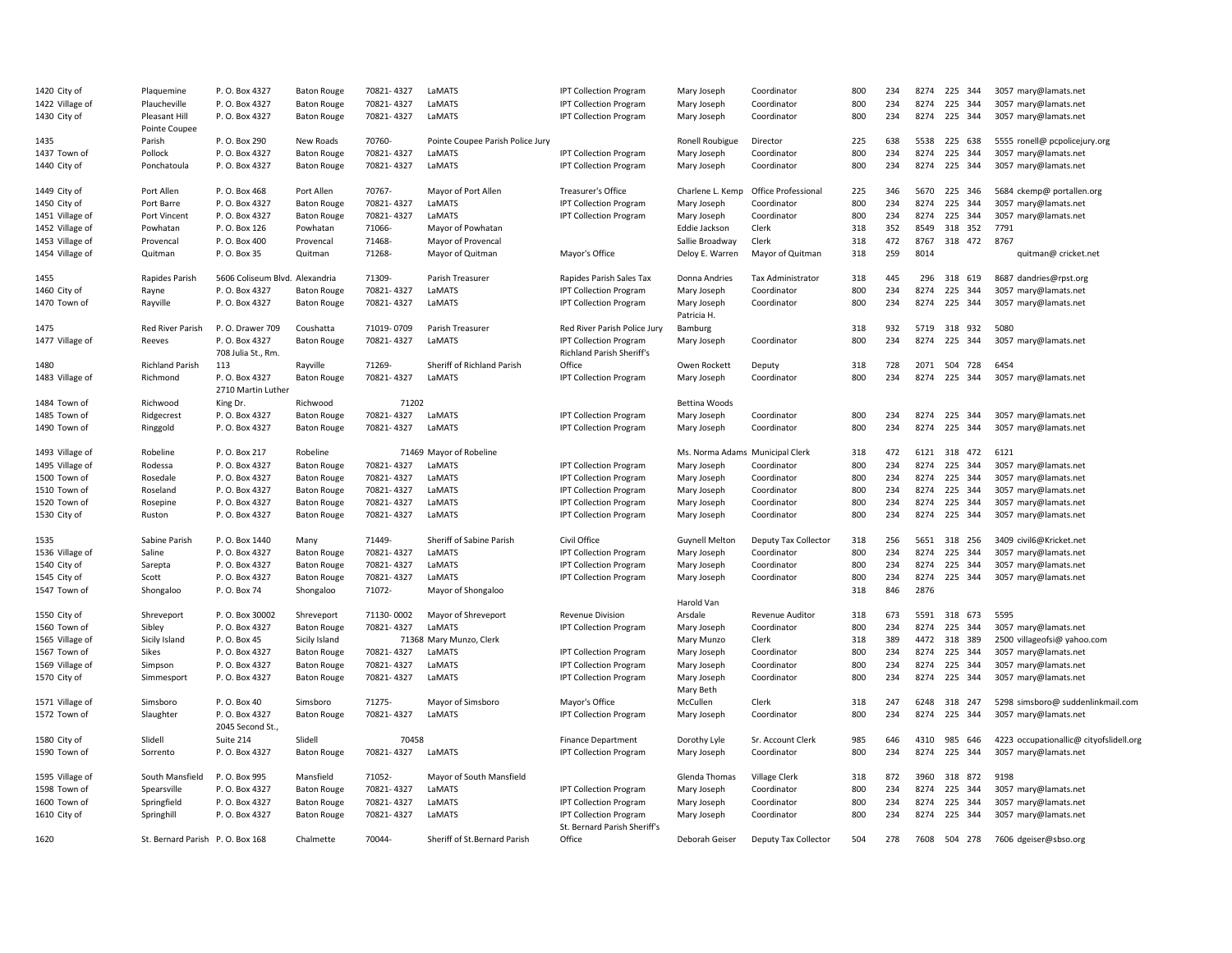|                 |                                    |                                    |                    |            |                                                                  |                                                            | Claudette M.           | Asst. Dep. Tax        |     |     |      |              |                                    |
|-----------------|------------------------------------|------------------------------------|--------------------|------------|------------------------------------------------------------------|------------------------------------------------------------|------------------------|-----------------------|-----|-----|------|--------------|------------------------------------|
| 1630            | St. Charles Parish P.O. Box 440    |                                    | Hahnville          | 70057-     | Sheriff of St. Charles Parish                                    | Tax Collector's Office                                     | Magee                  | Collector             | 504 | 783 | 6237 | 504 783      | 3095                               |
| 1640 Town of    | St. Francisville                   | P.O. Box 4327                      | <b>Baton Rouge</b> | 70821-4327 | LaMATS                                                           | <b>IPT Collection Program</b>                              | Mary Joseph            | Coordinator           | 800 | 234 | 8274 | 225 344      | 3057 mary@lamats.net               |
| 1645 Town of    | St. Gabriel                        | P. O. Box 4327                     | <b>Baton Rouge</b> | 70821-4327 | LaMATS                                                           | <b>IPT Collection Program</b>                              | Mary Joseph            | Coordinator           | 800 | 234 |      | 8274 225 344 | 3057 mary@lamats.net               |
| 1650            |                                    | St. Helena Parish P.O. Drawer 1205 | Greensburg         | 70441-     | St. Helena Parish Sheriff"s Dept.                                |                                                            | Paula McNabb           | Civil Administrator   | 225 | 222 | 4413 | 225 222      | 3 paula@ sthelenaso.org            |
| 1655            | St. James Parish<br>St. John the   | P. O. Box 106                      | Convent            | 70723-     | Parish President                                                 | Office of the President                                    | Dale Hymel, Jr.        | Parish President      | 225 | 562 |      | 2260 225 562 | 2279                               |
| 1657            | <b>Baptist Parish</b>              | P.O. Box 1600                      | LaPlace            | 70069-     | St. John the Baptist Par. Sheriff                                |                                                            | Vivian Fisher          | <b>Deputy Sheriff</b> | 985 | 652 | 9513 | 985<br>652   | 7916 vivianf@ stjohnsheriff.org    |
| 1660 Town of    | St. Joseph                         | P. O. Box 430                      | Vidalia            | 71373-     | Parish Dept. of Rev. & Tax.                                      | <b>Insurance Premium Tax</b>                               |                        | Director              | 800 | 826 |      | 2732 318 336 | 9978                               |
| 1664            | St. Landry Parish P.O. Box 1029    |                                    | Opelousas          | 70571-1029 | Sheriff of St. Landry Parish                                     | Tax and Civil Department<br>Sheriff's Dept. of St. Martin  | Karla Brignac          | Deputy                | 337 | 948 |      | 3636 337 943 | 2013                               |
| 1667            | St. Martin Parish                  | P. O. Box 247                      | St. Martinville    | 70582-     | Sheriff of St. Martin Parish                                     | Parish                                                     | <b>Crystal Sommers</b> | Acct/OCC & Ins Lic    | 337 | 394 | 2549 | 337 394      | 5705 csommers@ stmartinsheriff.org |
| 1670 City of    | St. Martinville                    | P. O. Box 4327                     | <b>Baton Rouge</b> | 70821-4327 | LaMATS                                                           | <b>IPT Collection Program</b>                              | Mary Joseph            | Coordinator           | 800 | 234 | 8274 | 225 344      | 3057 mary@lamats.net               |
| 1671            | St. Mary Parish<br>St. Tammany     | P. O. Box 4327                     | <b>Baton Rouge</b> | 70821-4327 | LaMATS                                                           | <b>IPT Collection Program</b>                              | Mary Joseph            | Coordinator           | 800 | 234 |      | 8274 225 344 | 3057 mary@lamats.net               |
| 1672            | Parish                             | P.O. Box 1229                      | Slidell            | 70459-     | Sheriff/St. Tammany Parish                                       | Property Tax Division                                      | Denise Riedie          | Lieutenant            | 985 | 726 | 7792 | 985 863      | 914 deniseriedie@ stpso.com        |
| 1675 City of    | Sterlington                        | P.O. Box 4327                      | <b>Baton Rouge</b> | 70821-4327 | LaMATS                                                           | <b>IPT Collection Program</b>                              | Mary Joseph            | Coordinator           | 800 | 234 | 8274 | 225 344      | 3057 mary@lamats.net               |
| 1677 Town of    | Stonewall                          | P.O. Box 4327                      | <b>Baton Rouge</b> | 70821-4327 | LaMATS                                                           | <b>IPT Collection Program</b>                              | Mary Joseph            | Coordinator           | 800 | 234 | 8274 | 225 344      | 3057 mary@lamats.net               |
| 1680 City of    | Sulphur                            | P.O. Box 4327                      | <b>Baton Rouge</b> | 70821-4327 | LaMATS                                                           | <b>IPT Collection Program</b>                              | Mary Joseph            | Coordinator           | 800 | 234 | 8274 | 225 344      | 3057 mary@lamats.net               |
| 1690 Town of    | Sun                                | P. O. Box 4327                     | <b>Baton Rouge</b> | 70821-4327 | LaMATS                                                           | <b>IPT Collection Program</b>                              | Mary Joseph            | Coordinator           | 800 | 234 | 8274 | 225 344      | 3057 mary@lamats.net               |
| 1700 City of    | Sunset                             | P.O. Box 4327                      | <b>Baton Rouge</b> | 70821-4327 | LaMATS                                                           | <b>IPT Collection Program</b>                              | Mary Joseph            | Coordinator           | 800 | 234 | 8274 | 225<br>344   | 3057 mary@lamats.net               |
| 1710 City of    | Tallulah                           | P. O. Box 4327                     | <b>Baton Rouge</b> | 70821-4327 | LaMATS                                                           | <b>IPT Collection Program</b>                              | Mary Joseph            | Coordinator           | 800 | 234 | 8274 | 225 344      | 3057 mary@lamats.net               |
| 1720 Town of    | Tangipahoa                         | P.O. Box 156                       | Tangipahoa         | 70465-     | Mayor of Tangipahoa                                              |                                                            |                        |                       | 504 | 229 | 8300 | 504 229      | 4423                               |
| 1725            | Tangipahoa Parish P.O. Box 942     |                                    | Amite              | 70422-     | Sheriff of Tangipahoa Parish                                     | Occupational License Division Sara Badon                   |                        | <b>Deputy Sheriff</b> | 985 | 748 | 3346 | 985 747      | 8746                               |
| 1727            | Tensas Parish                      | P. O. Box 430                      | Vidalia            | 71373-     | Parish Dept. of Rev. & Tax.<br>L.Vernnon Bourgeois, Jr., Sheriff | <b>Insurance Premium Tax</b>                               |                        | Director              | 800 | 826 | 2732 | 318 336      | 9978                               |
| 1728            |                                    | Terrebonne Parish P.O. Drawer 1670 | Houma              |            | 70361 & Tax Collector                                            | Property Tax Department                                    | <b>Billie Portier</b>  | Deputy Tax Collector  | 985 | 857 | 230  | 985 857      | 223 bportier@tpso.net              |
| 1730 City of    | Thibodaux                          | P. O. Box 5418                     | Thibodaux          |            | 70302 Tax & License Office                                       | <b>IPT Collection Program</b>                              | <b>Tammy Clark</b>     | Deputy Tax Collector  | 985 | 446 | 7221 |              | tclark@ci.thibodaux.la.us          |
| 1731 Village of | Tickfaw                            | P. O. Box 4327                     | <b>Baton Rouge</b> | 70821-4327 | LaMATS                                                           | <b>IPT Collection Program</b>                              | Mary Joseph            | Coordinator           | 800 | 234 | 8274 | 225 344      | 3057 mary@lamats.net               |
| 1732 Town of    | Tullos                             | P. O. Box 749                      | Tullos             | 71479-     | Mayor of Tullos                                                  |                                                            | Tonya Fife             | Clerk                 | 318 | 534 | 6499 | 318<br>534   | 6499                               |
| 1733 Village of | <b>Turkey Creek</b>                | P.O. Box 4327                      | <b>Baton Rouge</b> | 70821-4327 | LaMATS                                                           | <b>IPT Collection Program</b>                              | Mary Joseph            | Coordinator           | 800 | 234 | 8274 | 225 344      | 3057 mary@lamats.net               |
| 1734            | <b>Union Parish</b>                | P. O. Box 4327                     | <b>Baton Rouge</b> | 70821-4327 | LaMATS                                                           | <b>IPT Collection Program</b>                              | Mary Joseph            | Coordinator           | 800 | 234 |      | 8274 225 344 | 3057 mary@lamats.net               |
|                 |                                    |                                    |                    |            | Parish Department of Revenue & Insurance Premium Tax             |                                                            |                        |                       |     |     |      |              |                                    |
| 1735 Town of    | Urania                             | P. O. Box 190                      | Vidalia            |            | 71373 Taxation                                                   | Division                                                   | Pam Callender          | Town Clerk            | 318 | 495 | 3452 | 318 495      | 3425 uraniatown@ centurytel.net    |
| 1736 Village of | Varnado                            | P. O. Box 200                      | Varnado            | 70467-     | Mayor of Varnado                                                 |                                                            | Mary Adams             | <b>Village Clerk</b>  | 985 | 732 | 5404 | 985<br>732   | 5691                               |
| 1737            | Vernon Parish                      | P.O. Box 649                       | Leesville          | 71496-0649 | Sheriff of Vernon Parish                                         | Vernon Parish Tax Collector                                | Darlene Fanarra        |                       | 337 | 238 | 7234 | 337 238      | 4987                               |
| 1738 City of    | Vidalia                            | P.O. Box 160                       | Vidalia            | 71373-     | Parish Dept. of Rev. & Tax.                                      | <b>Insurance Premium Tax</b><br>Vermilion Parish Sheriff's |                        | Director              | 800 | 826 |      | 2732 318 336 | 9978                               |
| 1739            | Vermilion Parish                   | P. O. Box 307                      | Abbeville          | 70510-     | Sheriff of Vermilion Parish                                      | Dept.                                                      | Virgie Hardy           | <b>License Clerk</b>  | 337 | 898 |      | 4421 337 898 | 9660                               |
| 1740 City of    | Ville Platte                       | P.O. Box 4327                      | <b>Baton Rouge</b> | 70821-4327 | LaMATS                                                           | <b>IPT Collection Program</b>                              | Mary Joseph            | Coordinator           | 800 | 234 | 8274 | 225<br>344   | 3057 mary@lamats.net               |
| 1750 Town of    | Vinton                             | P. O. Box 4327                     | <b>Baton Rouge</b> | 70821-4327 | LaMATS                                                           | <b>IPT Collection Program</b>                              | Mary Joseph            | Coordinator           | 800 | 234 | 8274 | 225 344      | 3057 mary@lamats.net               |
| 1760 Town of    | Vivian                             | P. O. Box 4327                     | <b>Baton Rouge</b> | 70821-4327 | LaMATS                                                           | <b>IPT Collection Program</b>                              | Mary Joseph            | Coordinator           | 800 | 234 | 8274 | 225 344      | 3057 mary@lamats.net               |
| 1770 Town of    | Walker                             | P.O. Box 4327                      | <b>Baton Rouge</b> | 70821-4327 | LaMATS                                                           | <b>IPT Collection Program</b>                              | Mary Joseph            | Coordinator           | 800 | 234 | 8274 | 225<br>344   | 3057 mary@lamats.net               |
| 1771 Town of    | Washington                         | P.O. Box 4327                      | <b>Baton Rouge</b> | 70821-4327 | LaMATS                                                           | <b>IPT Collection Program</b><br><b>Washington Parish</b>  | Mary Joseph            | Coordinator           | 800 | 234 |      | 8274 225 344 | 3057 mary@lamats.net               |
| 1775            |                                    | Washington Parish 909 Pearl Street | Franklinton        |            | 70438 Sheriff of Washington Parish                               | Government                                                 | Kristen Callender      | Comptroller           | 985 | 839 |      | 7825 985 839 | 7827 kcallender@ wpgov.org         |
| 1780 Town of    | Waterproof                         | P. O. Box 430                      | Vidalia            | 71373-     | Parish Dept. of Rev. & Tax.                                      | <b>Insurance Premium Tax</b>                               |                        | Director              | 800 | 826 | 2732 | 318<br>336   | 9978                               |
| 1790            | Webster Parish                     | P. O. Box 4327                     | <b>Baton Rouge</b> | 70821-4327 | LaMATS                                                           | <b>IPT Collection Program</b>                              | Mary Joseph            | Coordinator           | 800 | 234 | 8274 | 225<br>344   | 3057 mary@lamats.net               |
| 1800 Town of    | Welsh                              | P.O. Box 4327                      | <b>Baton Rouge</b> | 70821-4327 | LaMATS                                                           | <b>IPT Collection Program</b>                              | Mary Joseph            | Coordinator           | 800 | 234 |      | 8274 225 344 | 3057 mary@lamats.net               |
|                 | West Baton Rouge                   |                                    |                    |            |                                                                  | W. Baton Rouge Parish                                      |                        | Revenue Office        |     |     |      |              |                                    |
| 1805            | Parish                             | P. O. Box 86                       | Port Allen         | 70767-     | Sales Tax Director                                               | Revenue Dept.                                              | Jenny Hanner           | Supervisor            | 225 | 336 |      | 2408 225 334 | 54 Jenny.hanner@ wbrcouncil.org    |
| 1807            | W. Carroll Parish                  | P. O. Box 744                      | Oak Grove          | 71263-     | Sheriff/W. Carroll Parish                                        | W. Carroll Parish Sheriff                                  | Gerry Cupit            | <b>Deputy Sheriff</b> | 318 | 428 |      | 2331 318 428 | 8889                               |
| 1809            | W. Feliciana Parish P. O. Box 4327 |                                    | <b>Baton Rouge</b> | 70821-4327 | LaMATS                                                           | <b>IPT Collection Program</b>                              | Mary Joseph            | Coordinator           | 800 | 234 |      | 8274 225 344 | 3057 mary@lamats.net               |
| 1810 City of    | Westlake                           | P.O. Box 4327                      | <b>Baton Rouge</b> | 70821-4327 | LaMATS                                                           | <b>IPT Collection Program</b>                              | Mary Joseph            | Coordinator           | 800 | 234 |      | 8274 225 344 | 3057 mary@lamats.net               |
|                 |                                    |                                    |                    |            | Lois McCarty, Deputy Tax                                         | West Monroe Finance                                        |                        |                       |     |     |      |              |                                    |
| 1820 City of    | West Monroe                        | 2305 North 7th St. West Monroe     |                    |            | 71291 Collector                                                  | Department                                                 | Lois McCarty           | Deputy Tax Collector  | 318 | 396 |      | 2600 318 397 | 2382 wm.businesslicense@ yahoo.com |